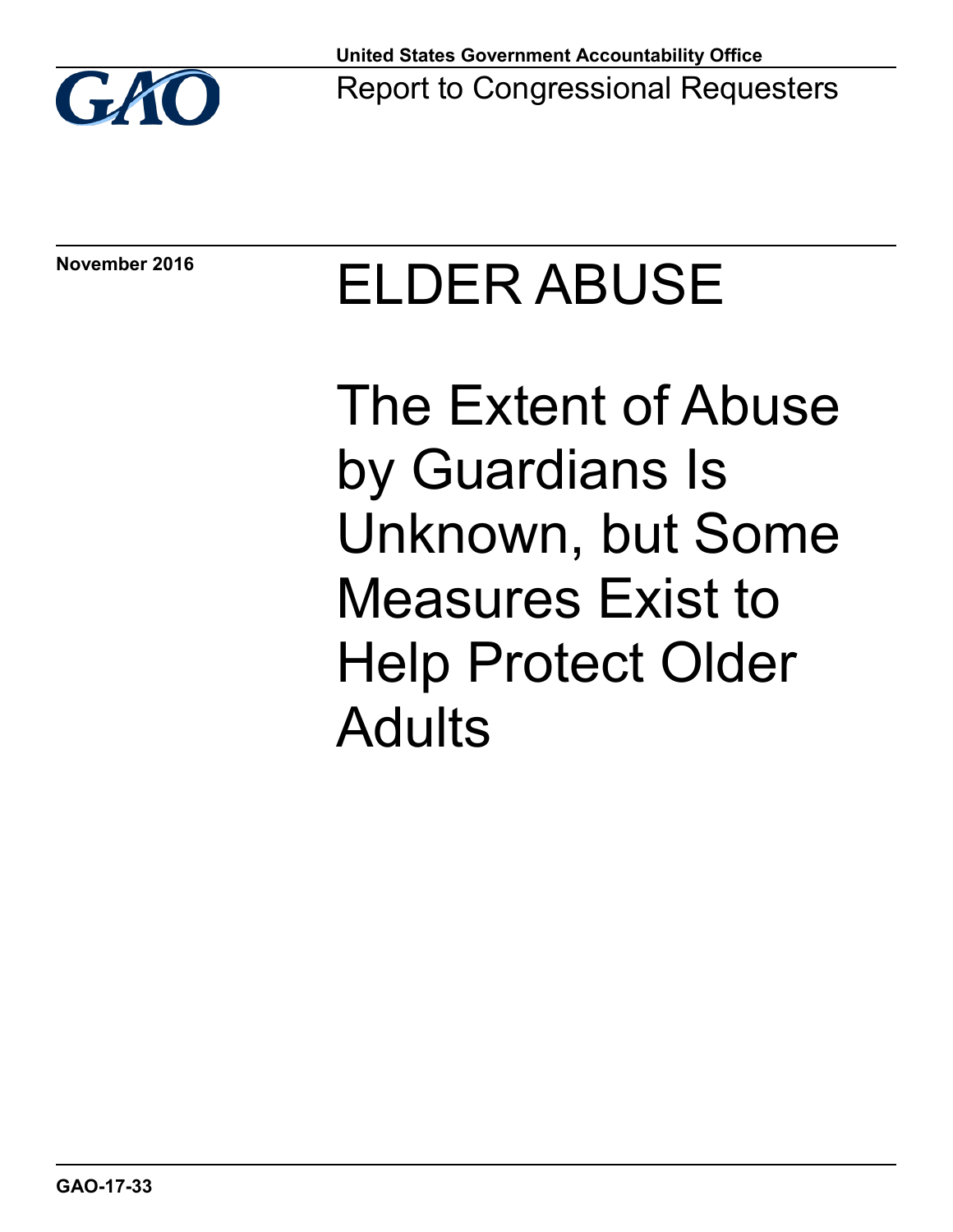## ELDER ABUSE

### **The Extent of Abuse by Guardians Is Unknown, but Some Measures Exist to Help Protect Older Adults**

Highlights o[f GAO-17-33,](http://www.gao.gov/products/GAO-17-33) a report to congressional requesters

**Highlights** 

GAO

#### **Why GAO Did This Study**

The number of older adults, those over age 65, is expected to nearly double in the United States by 2050. When an older adult becomes incapable of making informed decisions, a guardianship may be necessary. Generally, guardianships are legal relationships created when a state court grants one person or entity the authority and responsibility to make decisions in the best interest of an incapacitated individual—which can include an older adult—concerning his or her person or property. While many guardians act in the best interest of persons under guardianship, some have been reported to engage in the abuse of older adults.

GAO was asked to review whether abusive practices by guardians are widespread. This report describes (1) what is known about the extent of elder abuse by guardians; and (2) what measures federal agencies and selected state and local guardianship programs have taken to help protect older adults with guardians.

GAO reviewed relevant research, reports, studies, and other publications issued by organizations with expertise on elder abuse and guardianship issues. GAO also conducted interviews with various guardianship stakeholders including federal agencies such as HHS, six selected state courts, and nongovernmental organizations with expertise in guardianship-related issues. In addition, GAO identified eight closed cases of abuse by guardians in which there was a criminal conviction or finding of civil or administrative liability to use as nongeneralizable illustrative examples. GAO makes no recommendations in this report.

Vie[w GAO-17-33.](http://www.gao.gov/products/GAO-17-33) For more information, contact Kathryn A. Larin at (202) 512-6722 or [larink@gao.gov.](mailto:larink@gao.gov)

#### **What GAO Found**

The extent of elder abuse by guardians nationally is unknown due to limited data on key factors related to elder abuse by a guardian, such as the numbers of guardians serving older adults, older adults in guardianships, and cases of elder abuse by a guardian. Court officials from six selected states GAO spoke to noted various data limitations that prevent them from being able to provide reliable figures about elder abuse by guardians, including incomplete information about the ages of individuals with guardians. Officials from selected courts and representatives from organizations GAO spoke to described their observations about elder abuse by a guardian, including that one of the most common types appeared to be financial exploitation. Some efforts are under way to try to collect better data on elder abuse and guardianship at the federal, state, and local levels to support decision making and help prevent and address elder abuse by guardians. For example, the Department of Health and Human Services (HHS) plans to launch the National Adult Maltreatment Reporting System—a national reporting system based on data from state Adult Protective Services (APS) agency information systems by early 2017. According to HHS and its contractor, this system has the capability to collect information that could specifically help identify cases of elder abuse where a guardian was involved. GAO also identified state and local initiatives to capture key data points and complaint data as well as identify "red flags" such as unusually high guardian fees or excessive vehicle or dining expenses.

The federal government does not regulate or directly support guardianship, but federal agencies may provide indirect support to state guardianship programs by providing funding for efforts to share best practices and facilitate improved coordination, as well as by sharing information that state and local entities can use related to guardianship. State and local courts have primary responsibility over the guardianship process and, as such, have a role in protecting older adults with guardians from abuse, neglect, and exploitation. Measures taken by selected states to help protect older adults with guardians vary but generally include screening, education, monitoring, and enforcement.

**Measures Used to Help Protect Older Adults with Guardians from Abuse**

**Screening** Courts screen prospective guardians and seek to ensure only those in need are assigned a guardian

**Education** Prospective guardians may be required to complete training and education prior to assuming guardianship duties **Monitoring** Courts and other entities monitor guardian caretaking and spending activities



**Enforcement** Guardians who have committed elder abuse are removed from their duties, pay fines, or face jailtime

Source: GAO analysis of selected state courts' quardianship oversight roles. | GAO-17-33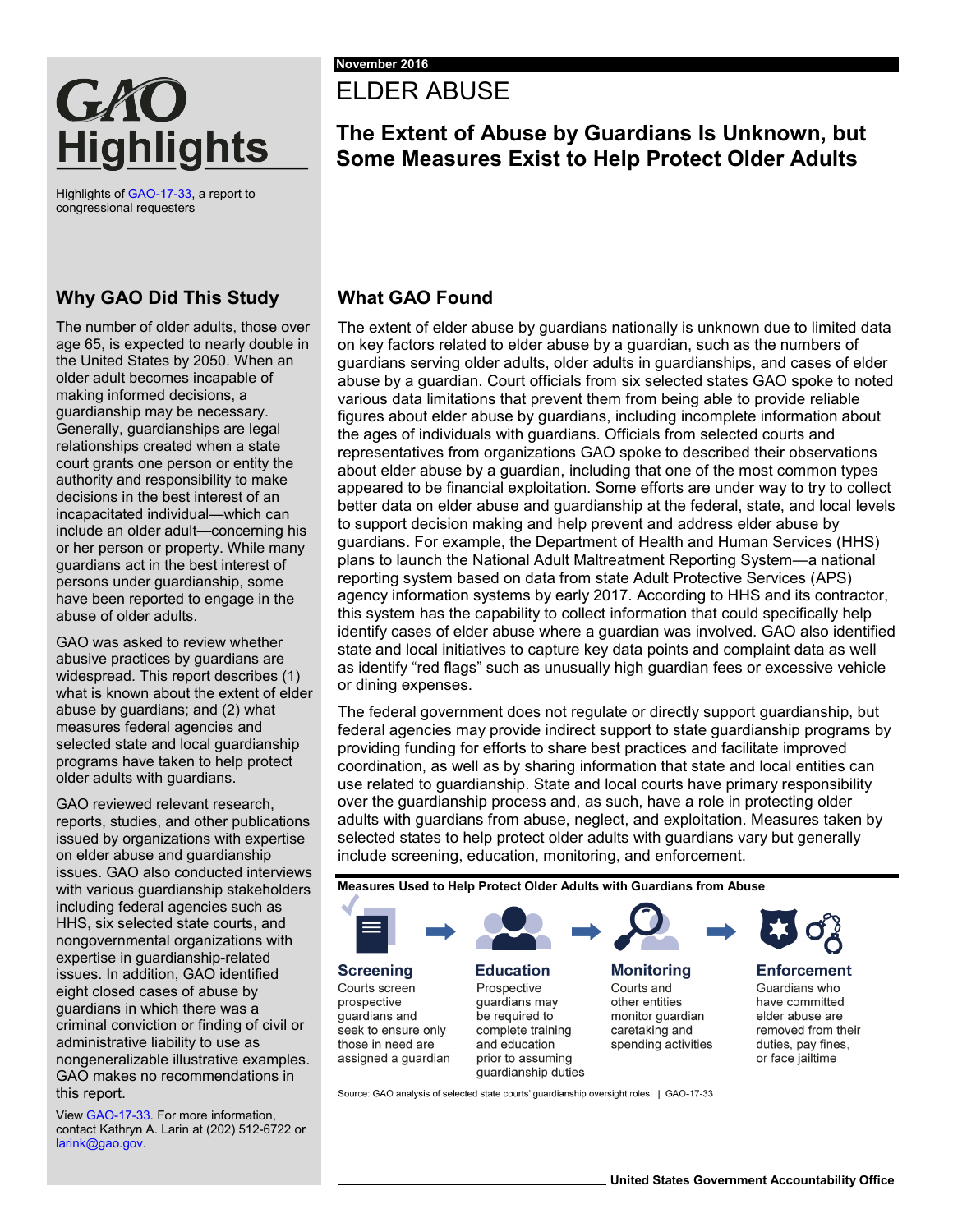## **Contents**

| Letter                      |                                                                                                                                                                                                                                               | $\mathbf{1}$            |
|-----------------------------|-----------------------------------------------------------------------------------------------------------------------------------------------------------------------------------------------------------------------------------------------|-------------------------|
|                             | <b>Background</b><br>The Extent of Elder Abuse by Guardians Is Unknown, and<br>Available Information Varies by State and Locality, but Some                                                                                                   | $\overline{\mathbf{4}}$ |
|                             | <b>Efforts Are Under Way to Gather More Data</b><br>Federal Agencies Provide Funding to Support Coordination and<br>Sharing Information, While State and Local Entities Oversee the<br>Guardianship Process to Help Protect Older Adults with | 6                       |
|                             | <b>Guardians from Abuse</b><br><b>Agency Comments</b>                                                                                                                                                                                         | 15<br>25                |
| <b>Appendix I</b>           | Coordination between Federal Representative Payee Programs and State<br><b>Guardianship Programs</b>                                                                                                                                          | 26                      |
| <b>Appendix II</b>          | <b>GAO Contact and Staff Acknowledgments</b>                                                                                                                                                                                                  | 30                      |
| <b>Related GAO Products</b> |                                                                                                                                                                                                                                               | 31                      |
| <b>Tables</b>               |                                                                                                                                                                                                                                               |                         |
|                             | Table 1: Types of Elder Abuse<br>Table 2: Selected Closed Cases of Elder Abuse by a Guardian<br>Table 3: Counts of Older Adults Receiving Federal Benefits, and<br>Related Number of Representative Payees and                                | $5\phantom{.0}$<br>10   |
|                             | <b>Guardians</b>                                                                                                                                                                                                                              | 26                      |
| Figure                      |                                                                                                                                                                                                                                               |                         |
|                             | Figure 1: Measures Used to Help Protect Older Adults with                                                                                                                                                                                     |                         |

[Guardians from Abuse](#page-22-0) 19 and 19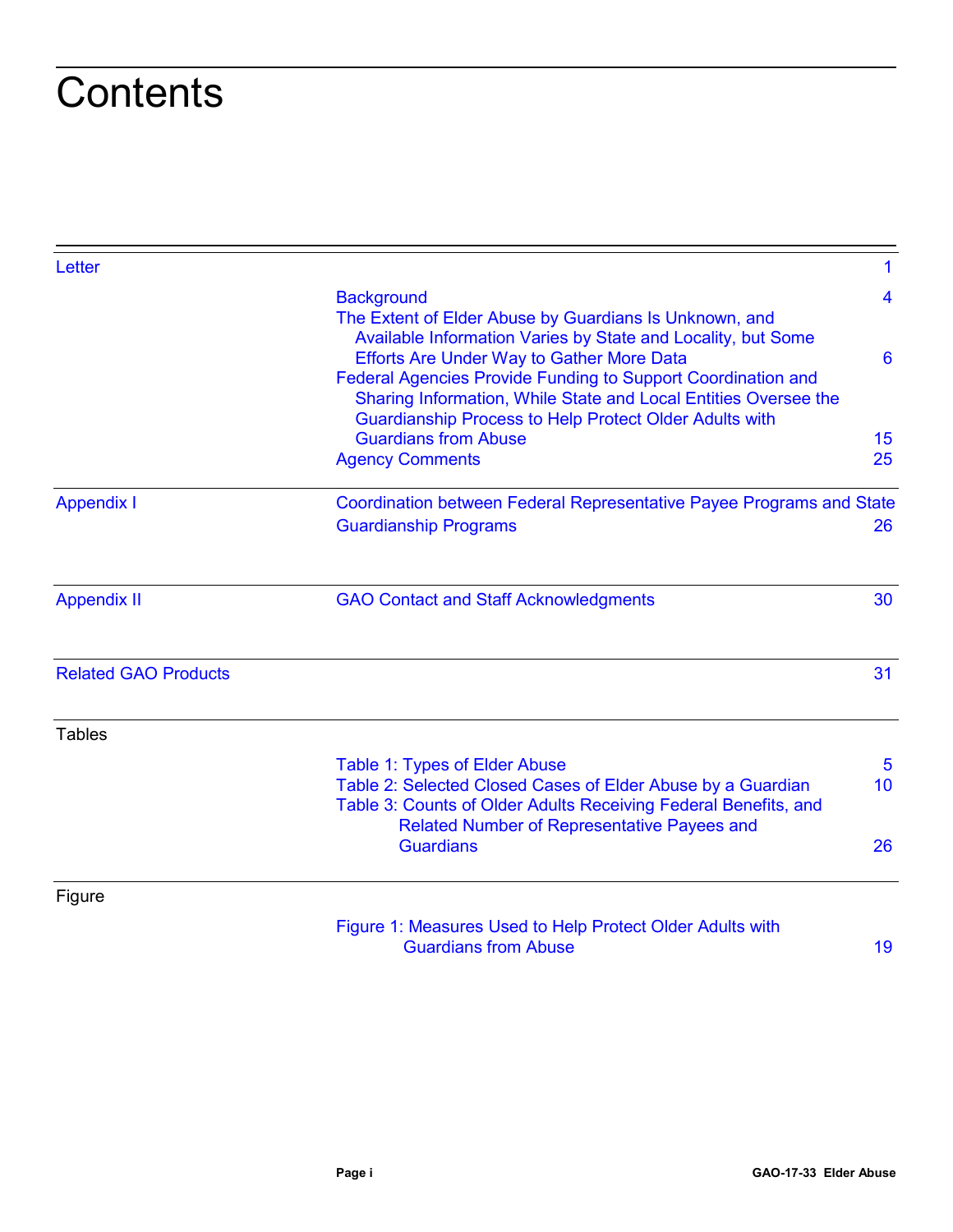#### **Abbreviations**

| <b>ACUS</b>  | Administrative Conference of the United<br><b>States</b> |
|--------------|----------------------------------------------------------|
| <b>APS</b>   | <b>Adult Protective Services</b>                         |
| <b>CFPB</b>  | <b>Bureau of Consumer Financial Protection</b>           |
| <b>HHS</b>   | Department of Health and Human Services                  |
| <b>NAMRS</b> | National Adult Maltreatment Reporting                    |
|              | System                                                   |
| <b>NCSC</b>  | <b>National Center for State Courts</b>                  |
| <b>SSA</b>   | Social Security Administration                           |
| <b>WINGS</b> | Working Interdisciplinary Networks of                    |
|              | <b>Guardianship Stakeholders</b>                         |

This is a work of the U.S. government and is not subject to copyright protection in the United States. The published product may be reproduced and distributed in its entirety without further permission from GAO. However, because this work may contain copyrighted images or other material, permission from the copyright holder may be necessary if you wish to reproduce this material separately.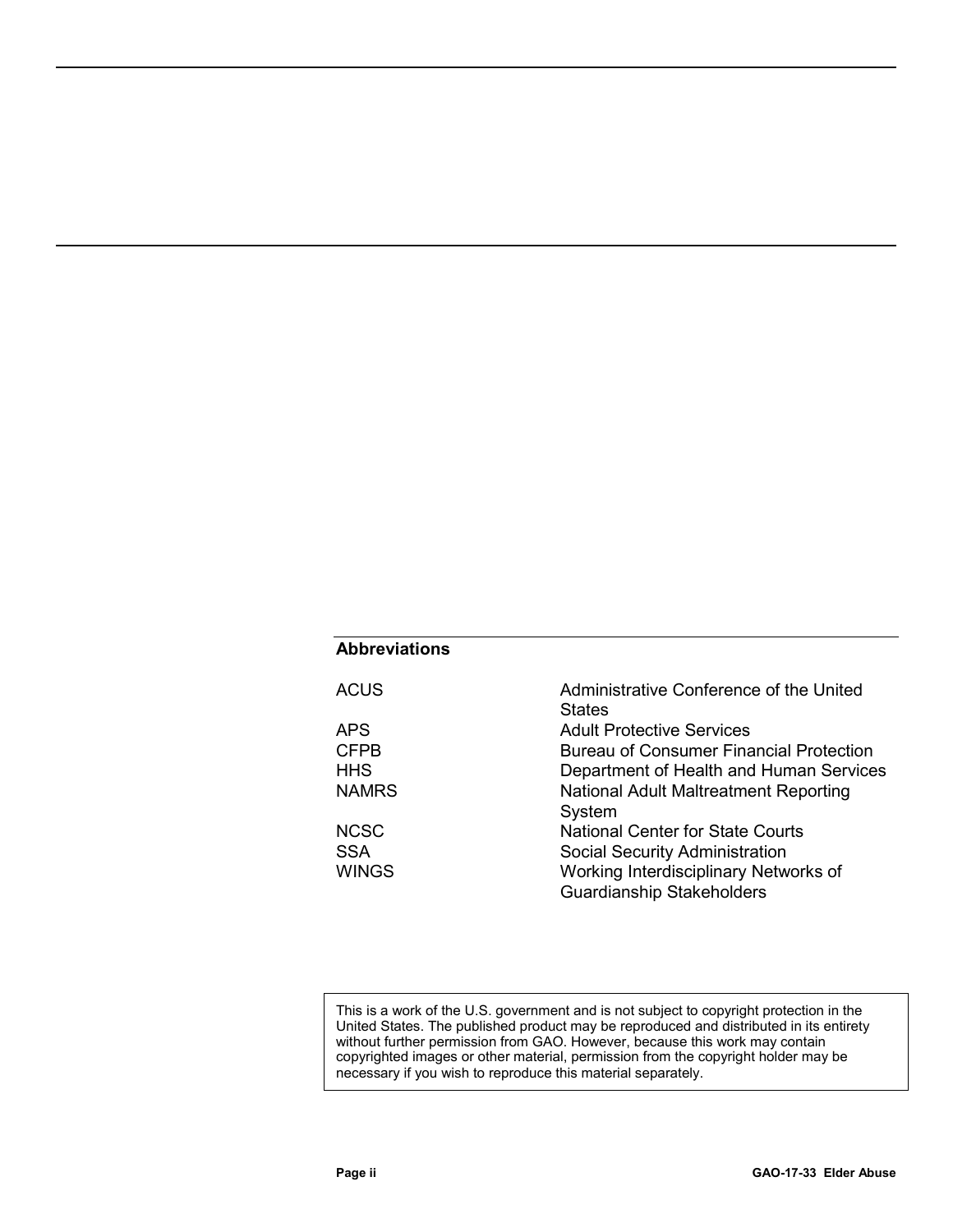<span id="page-4-0"></span>S. GOVERNMENT ACCOUNTABILITY OFFICE

**441 G St. N.W. Washington, DC 20548**

November 16, 2016

The Honorable Susan M. Collins Chairman The Honorable Claire McCaskill Ranking Member Special Committee on Aging United States Senate

The Honorable Orrin G. Hatch Chairman Committee on Finance United States Senate

In 2014, the U.S. Census Bureau estimated that there were over 46 million older adults—individuals aged 65 and over—in the United States. The Census Bureau predicts this number will nearly double to 88 million by 2050. When an older adult becomes incapable of making informed decisions, a guardianship may be necessary. Generally, guardianships are legal relationships created when a state court grants one person or entity the authority and responsibility to make decisions in the best interest of an incapacitated individual—which can include an older adult— concerning his or her person or property.<sup>[1](#page-4-1)</sup> State and local courts are generally responsible for overseeing guardianship appointments. The federal government does not regulate or directly support guardianship, but federal agencies may provide indirect support to state guardianship programs by providing funding for efforts to share best practices and facilitate improved coordination. In addition, some agencies have established programs that appoint representative payees to manage

<span id="page-4-1"></span> $1$ <sup>1</sup>The focus of this report is older adults with guardians. While some states differentiate between various types of guardianships and conservatorships, for the purposes of this report we define guardianship broadly as a relationship created by state law in which a court gives one person or entity the duty and power to make personal or property decisions, or both, for another person—often called a ward or person under guardianship. While terminology and responsibilities vary from state to state, in this report we use the term "guardian" broadly to refer to various types of state guardians and conservators.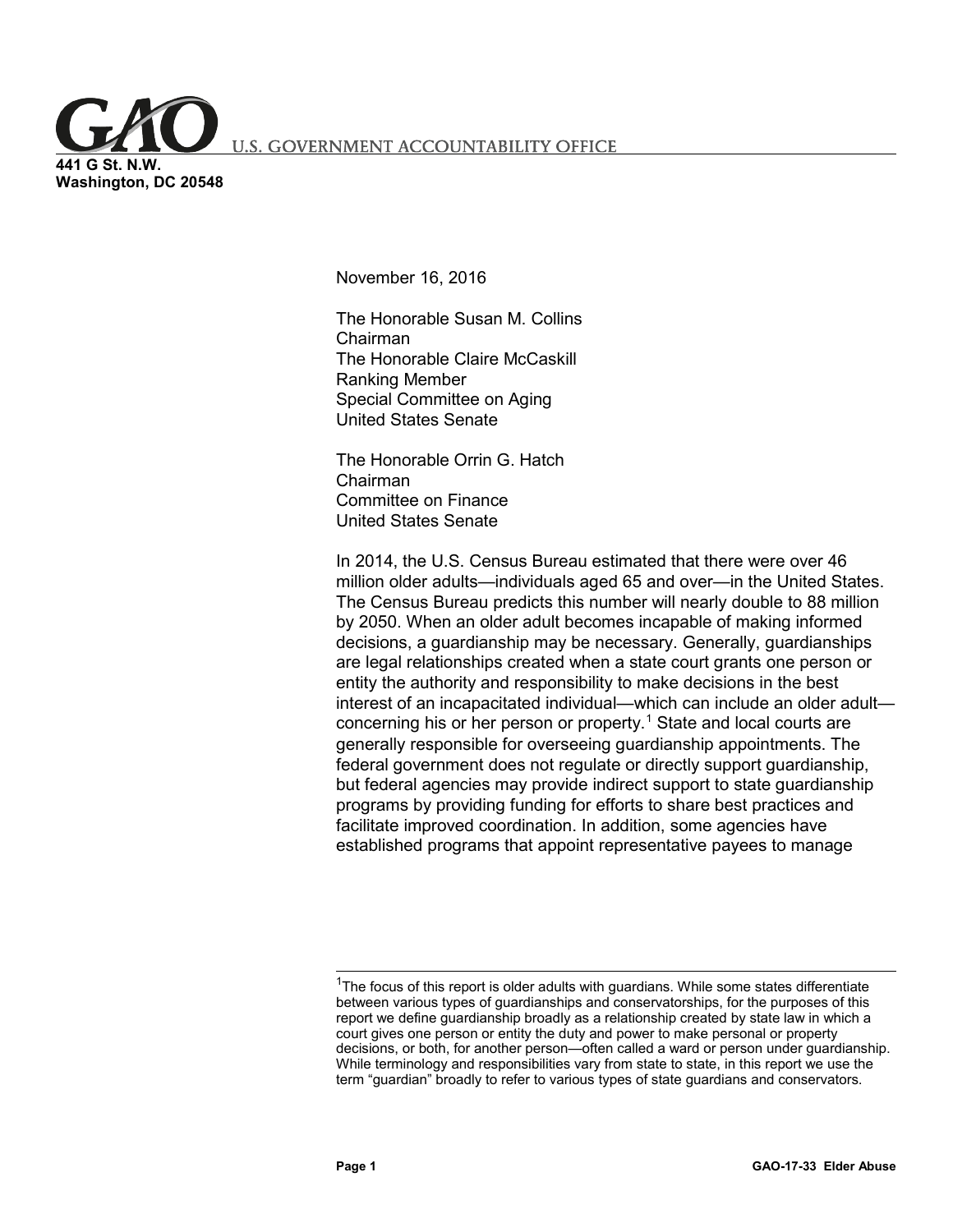federal benefits for individuals who are unable to do so for themselves.<sup>[2](#page-5-0)</sup> While many guardians act in the best interest of persons under guardianship, some have been reported to engage in the abuse of older adults.[3](#page-5-1)

Because of your concern about the financial exploitation and other abuses of older adults, you asked us to review whether abusive practices by guardians are widespread. This report describes (1) what is known about the extent of elder abuse by guardians; and (2) what measures federal agencies and selected state and local guardianship programs have taken to help protect older adults with guardians from abuse. In addition, appendix I contains information related to coordination between federal representative payee programs and state guardianship programs.

To determine what is known about the extent of elder abuse by guardians, we reviewed relevant research, reports, studies, and other publications issued by organizations with expertise on elder abuse and guardianship issues. We also conducted interviews with various guardianship stakeholders including the following:

- Federal agencies including the Department of Health and Human Services (HHS), Bureau of Consumer Financial Protection (CFPB), and Department of Justice to discuss efforts to support to state guardianship programs. We also interviewed officials from the Social Security Administration (SSA), the Department of Veterans Affairs, and Office of Personnel Management to discuss their representative payee programs.
- State court officials that oversee or are otherwise knowledgeable on guardianship-related issues from California, Florida, Minnesota, Ohio, Texas, and Washington. These states were selected because they had the largest populations of older adults as well as at least two of the following criteria: guardian certification requirements, a Working

<span id="page-5-1"></span> ${}^{3}$ For the purposes of this report, we define elder abuse as any knowing, intentional, or negligent act by anyone that causes harm or a serious risk of harm to an older adult, including physical, sexual, or emotional abuse, neglect, and financial exploitation.

<span id="page-5-0"></span> <sup>2</sup> The Social Security Administration (SSA), the Department of Veterans Affairs, and the Office of Personnel Management have programs that appoint representative payees to manage federal benefits received by individuals who are unable to do so for themselves. We use the term "representative payee" to refer to Department of Veterans Affairs fiduciaries and SSA or Office of Personnel Management representative payees. A representative payee may also be a guardian, and some beneficiaries with a representative payee also have a guardian.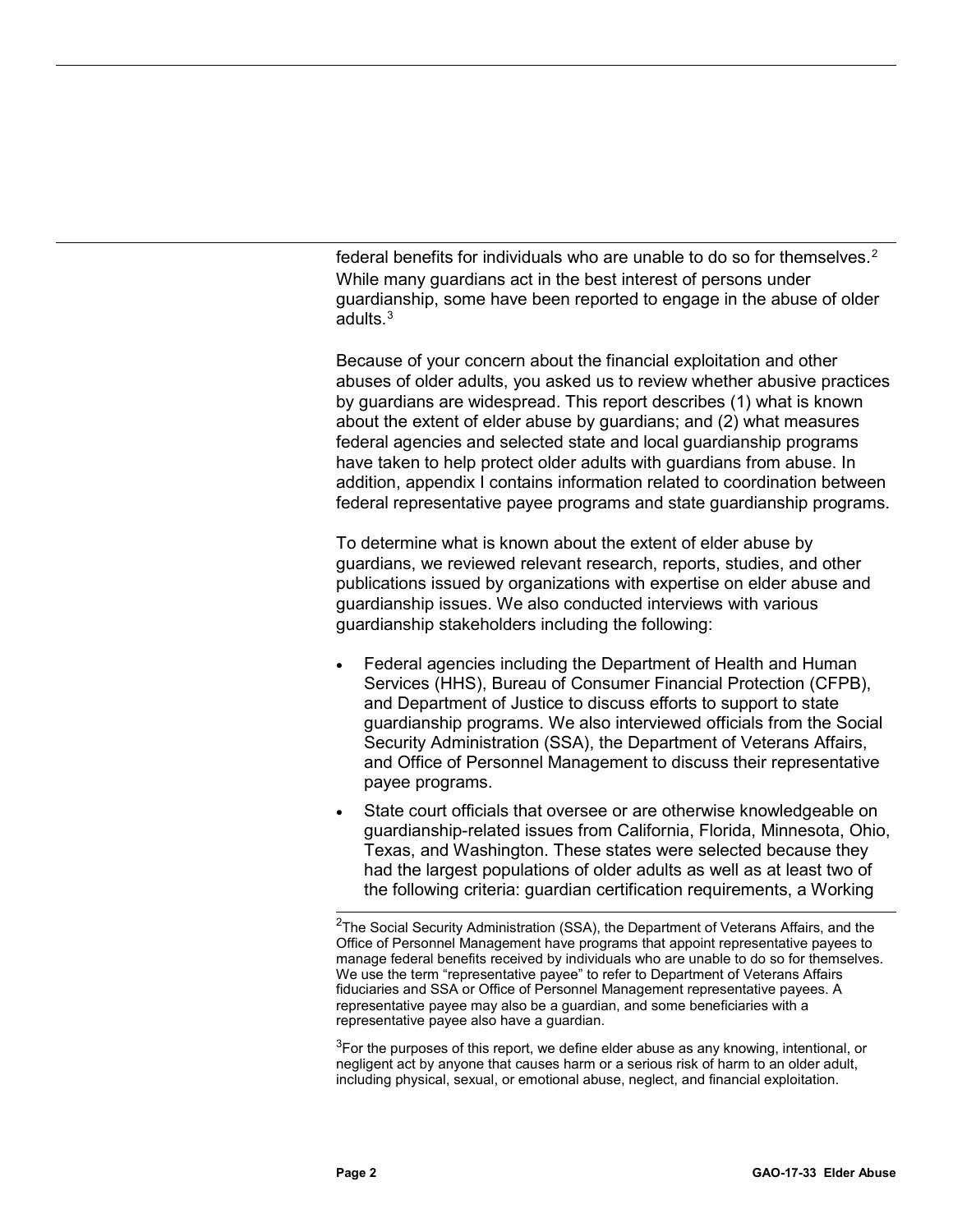Interdisciplinary Networks of Guardianship Stakeholders (WINGS) program, an independent guardianship support program, or citation during our preliminary interviews as having promising practices or known problems.<sup>[4](#page-6-0)</sup> In addition, we spoke with an official from the Conservator Account Auditing Program, a statewide program housed in the Minnesota court system that audits the periodic accounting information certain guardians are required to provide to the court. We also interviewed prosecutors, judges, and county clerk officers from some of the six states referred to us during our interviews with other court officials and nongovernmental organizations. The observations gleaned from interviews with officials from these states are not generalizable to other states.

• Nongovernmental organizations with expertise in guardianship-related issues. Specifically, we interviewed officials from the American Bankers Association, American Bar Association, Center for Elders and the Courts, National Adult Protective Services Association, National Center for State Courts (NCSC), National Committee for the Prevention of Elder Abuse, National Association to Stop Guardian Abuse, National Guardianship Association, Center for Guardianship Certification, Uniform Law Commission, and Virginia Tech Center for Gerontology. We selected nongovernmental organizations to interview by reviewing published materials related to elder abuse by guardians, conducting a web search using terms related to elder abuse by guardians, and referrals from our preliminary interviews.

We also identified eight closed cases of elder abuse by guardians in which there was a criminal conviction or finding of civil or administrative liability in the last 5 years, to illustrate the types of abuse that guardians have been found to inflict on older adults under guardianship. Seven of these cases were identified using public-record searches, while an eighth was referred to us during one of our interviews.<sup>[5](#page-6-1)</sup> To corroborate key information about each case, we examined court records, police reports, or other relevant documents. The illustrative examples we identified are nongeneralizable and cannot be used to make inferences about the overall population of guardians.

<span id="page-6-0"></span> 4 WINGS programs are court–community partnerships designed to affect the ways courts and guardians practice and to improve the lives of people who need help in decision making.

<span id="page-6-1"></span><sup>&</sup>lt;sup>5</sup>Public-record searches included web searches for terms related to elder abuse by a guardian such as "elder abuse," "guardianship abuse," "convicted," and "sentenced." We also reviewed public websites that list disciplinary actions taken against certified guardians.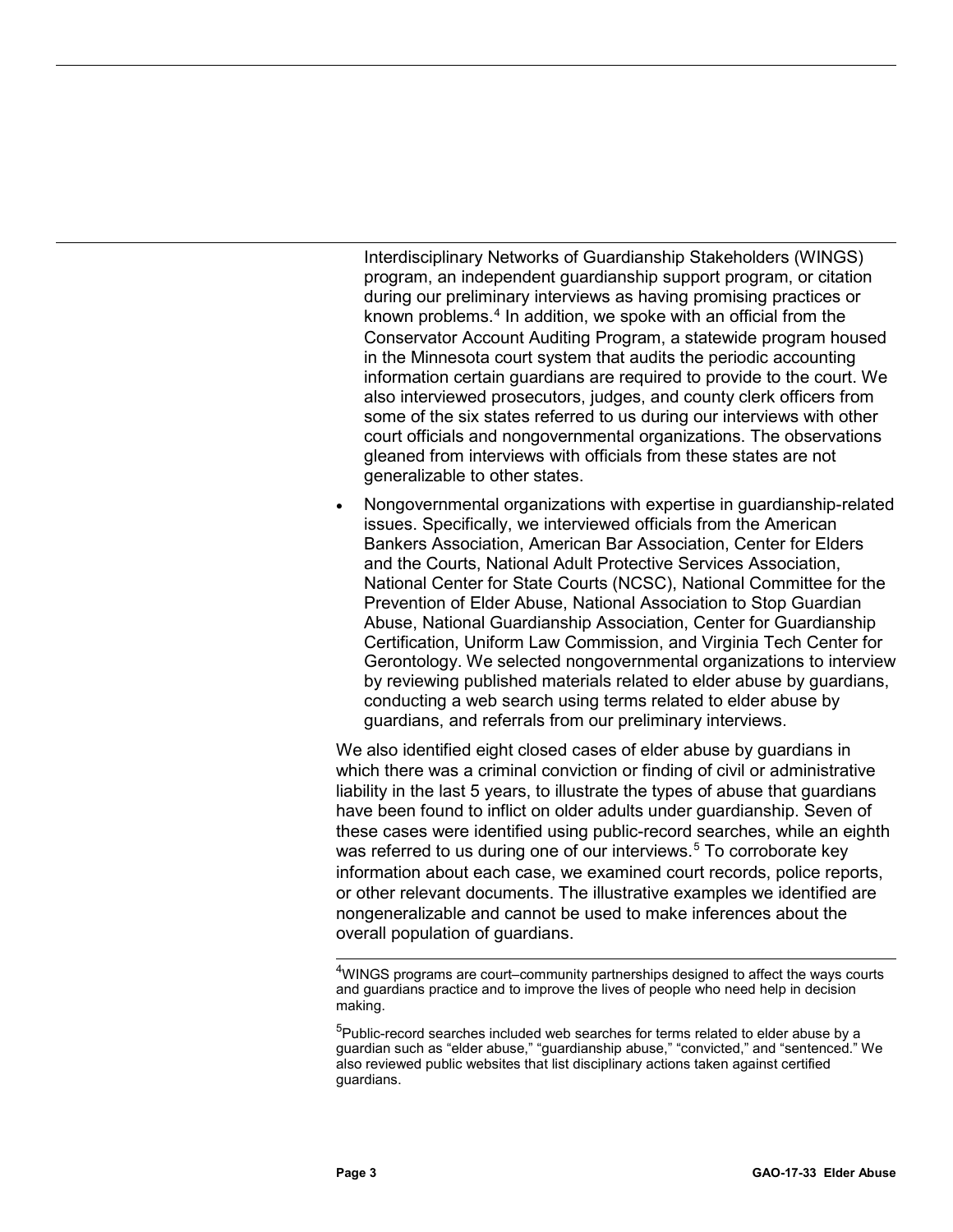To identify measures federal agencies and selected state and local guardianship programs have taken to help protect older adults with guardians from abuse, we reviewed relevant research, publications, and other materials on elder abuse and guardianship. We also conducted interviews with the various guardianship stakeholders described above.

We conducted this performance audit from November 2015 to November 2016 in accordance with generally accepted government auditing standards. Those standards require that we plan and perform the audit to obtain sufficient, appropriate evidence to provide a reasonable basis for our findings and conclusions based on our audit objectives. We believe that the evidence obtained provides a reasonable basis for our findings and conclusions based on our audit objectives.

## <span id="page-7-0"></span>**Background**

#### **Guardianship**

In general, state courts appoint a guardian for individuals when a judge or other court official determines that an individual lacks the capacity to make important decisions regarding his or her own life or property. Depending on the older adult's needs and relevant state laws, a court may appoint a "guardian of the person" who is responsible for making all decisions for the older adult, or a "guardian of the estate"—or conservator—who only makes decisions regarding the older adult's property.

When state courts appoint guardians, older adults often forfeit some or all of their decision-making powers. Depending on the terms of the court's guardianship appointment, older adults may no longer have the right to sign contracts, vote, marry or divorce, buy or sell real estate, decide where to live, or make decisions about their own health care.

Courts can generally appoint different types of guardians including the following:

• **Family guardians.** According to the Center for Elders and the Courts, courts favor the appointment of a family member or friend, often called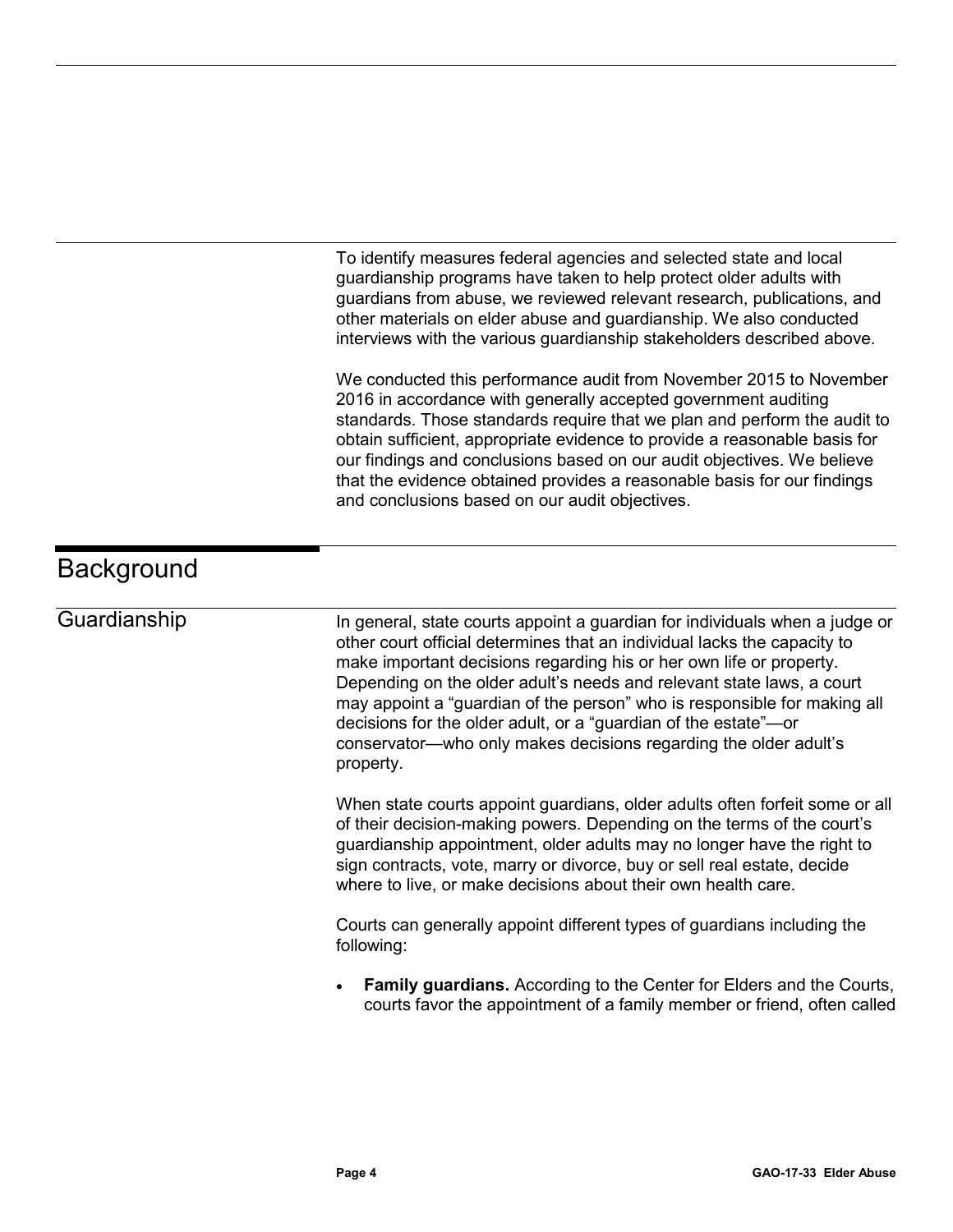a family guardian. $6$  However, it may not always be possible to find family or friends to take on this responsibility.

- **Professional guardians.** A professional guardian may be hired for a fee to be paid by the older adult, and may serve more than one older adult at a time. Some states require that a professional guardian be certified. This requirement is described in additional detail later in this report.
- **Public guardians.** If an older adult is unable to find a capable family or friend and is unable to afford the fees and associated expenses of hiring a professional guardian, a public guardian—whose cost is funded by the state or local government—may be appointed.

Elder abuse is a complex phenomenon.<sup>[7](#page-8-2)</sup> Table 1 describes the types of elder abuse, according to the National Center on Elder Abuse.<sup>[8](#page-8-3)</sup> Each of these can affect older adults with guardians, as well as those without. The categories include physical, sexual, and emotional abuse, as well as financial exploitation, neglect, and abandonment, but it is not uncommon for an older adult who has been abused to experience more than one type of abuse simultaneously. Elder Abuse

<span id="page-8-2"></span><span id="page-8-1"></span>

| Type <sup>a</sup>      | <b>Description</b>                                                                                                                                      |
|------------------------|---------------------------------------------------------------------------------------------------------------------------------------------------------|
| Physical abuse         | The use of physical force that may result in bodily injury, physical pain, or impairment.                                                               |
| Sexual abuse           | Nonconsensual sexual contact of any kind with an older adult.                                                                                           |
| Psychological abuse    | Also referred to as verbal or emotional abuse, psychological abuse is the infliction of<br>anguish, pain, or distress through verbal or nonverbal acts. |
| Financial exploitation | The illegal or improper use of an older adult's funds, property, or assets.                                                                             |
| Neglect                | The refusal or failure to fulfill any part of a person's obligations or duties to an older adult.                                                       |

#### <span id="page-8-0"></span>**Table 1: Types of Elder Abuse**

 $^6$ The Center for Elders and the Courts, a project of the NCSC, attempts to increase judicial awareness of issues related to aging, and provides training tools and resources to improve court responses to elder abuse and guardianships.

7 For recent GAO reports related to elder abuse, see GAO, *Elder Justice: National Strategy Needed to Effectively Combat Elder Financial Exploitation*, [GAO-13-110](http://www.gao.gov/products/GAO-13-110) (Washington, D.C.: Nov. 15, 2012); and *Elder Justice: Stronger Federal Leadership Could Enhance National Response to Elder Abuse*[, GAO-11-208](http://www.gao.gov/products/GAO-11-208) (Washington, D.C.: Mar. 2, 2011).

<span id="page-8-3"></span><sup>8</sup>The National Center on Elder Abuse is a national resource center dedicated to the prevention of elder abuse. Funded by the Administration on Aging in HHS, it is made up of a consortium of grantees.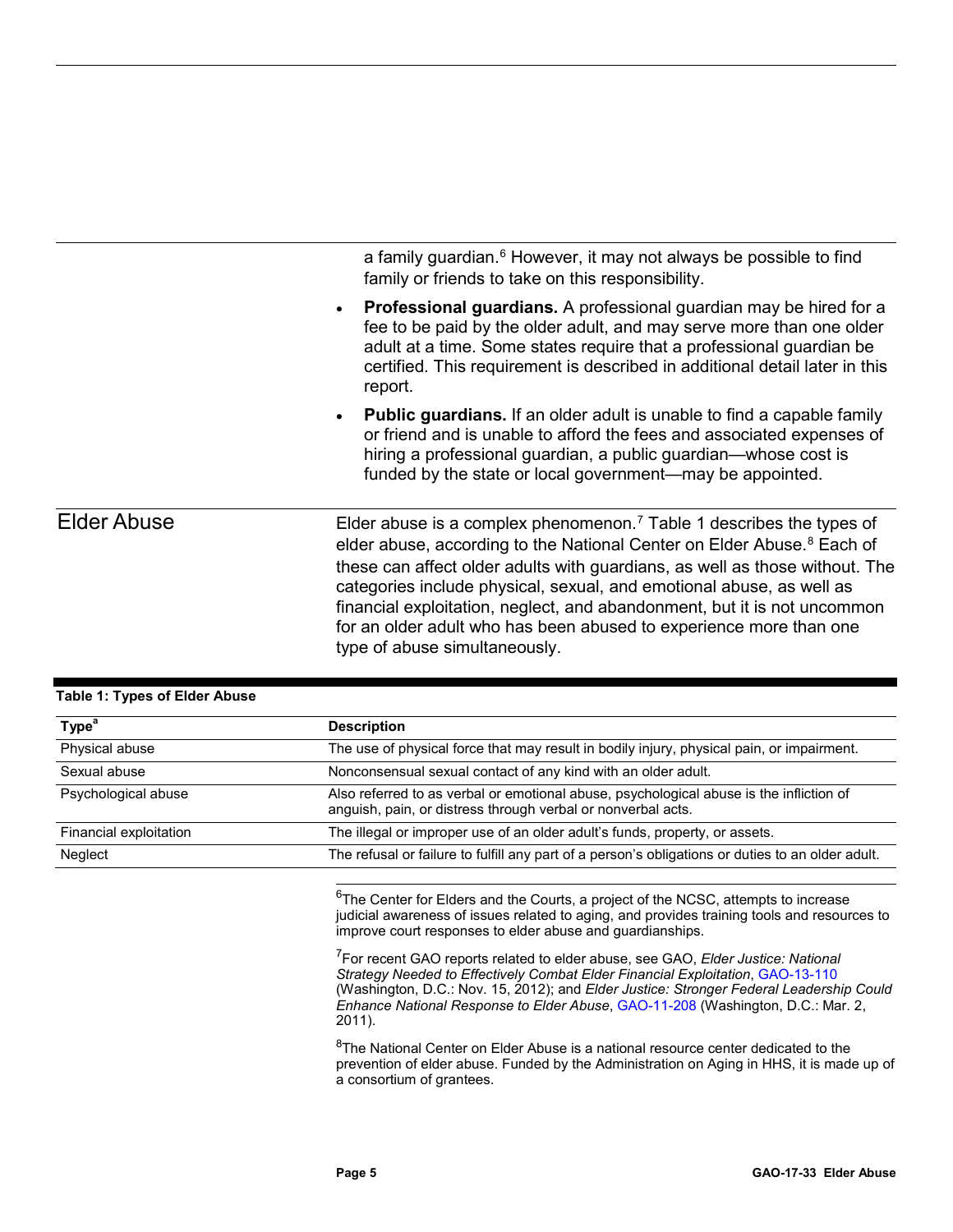| Abandonment | The desertion of an older adult by an individual who has assumed responsibility for        |
|-------------|--------------------------------------------------------------------------------------------|
|             | providing care for an older adult, or by a person with physical custody of an older adult. |

Source: National Center on Elder Abuse. | GAO-17-33

<sup>a</sup>Federal and state law may define these terms differently.

<span id="page-9-0"></span>The Extent of Elder Abuse by Guardians Is Unknown, and Available Information Varies by State and Locality, but Some Efforts Are Under Way to Gather More Data

| Courts Lack                    | The extent of elder abuse by guardians nationally is unknown due to                                                                                                       |
|--------------------------------|---------------------------------------------------------------------------------------------------------------------------------------------------------------------------|
| Comprehensive Data on          | limited data on the numbers of guardians serving older adults, older                                                                                                      |
| Older Adults in                | adults in guardianships, and cases of elder abuse by a guardian. While<br>courts are responsible for guardianship appointment and monitoring                              |
| <b>Guardianships and Elder</b> | activities, among other things, court officials from the six selected states                                                                                              |
| Abuse by Guardians, but        | that we spoke to were not able to provide exact numbers of guardians for                                                                                                  |
| <b>Some Courts Have</b>        | older adults or of older adults with guardians in their states. Also, on the                                                                                              |
| Limited Information            | basis of our interviews with court officials, none of the six selected states<br>appear to consistently track the number of cases related to elder abuse<br>by guardians. |

Court officials from the six states we spoke with described the varied, albeit limited, information they have related to elder abuse by guardians and noted the various data limitations that prevented them from providing reliable figures on the extent of elder abuse by a guardian.

• **California.** A court official in California stated that while the Judicial Council of California collects information about requests for restraining orders to prevent elder abuse, it does not separately identify those cases alleging elder abuse by a guardian. The council also collects the number of new guardianships filed each year statewide. The official stated the number of new adult guardianships is partially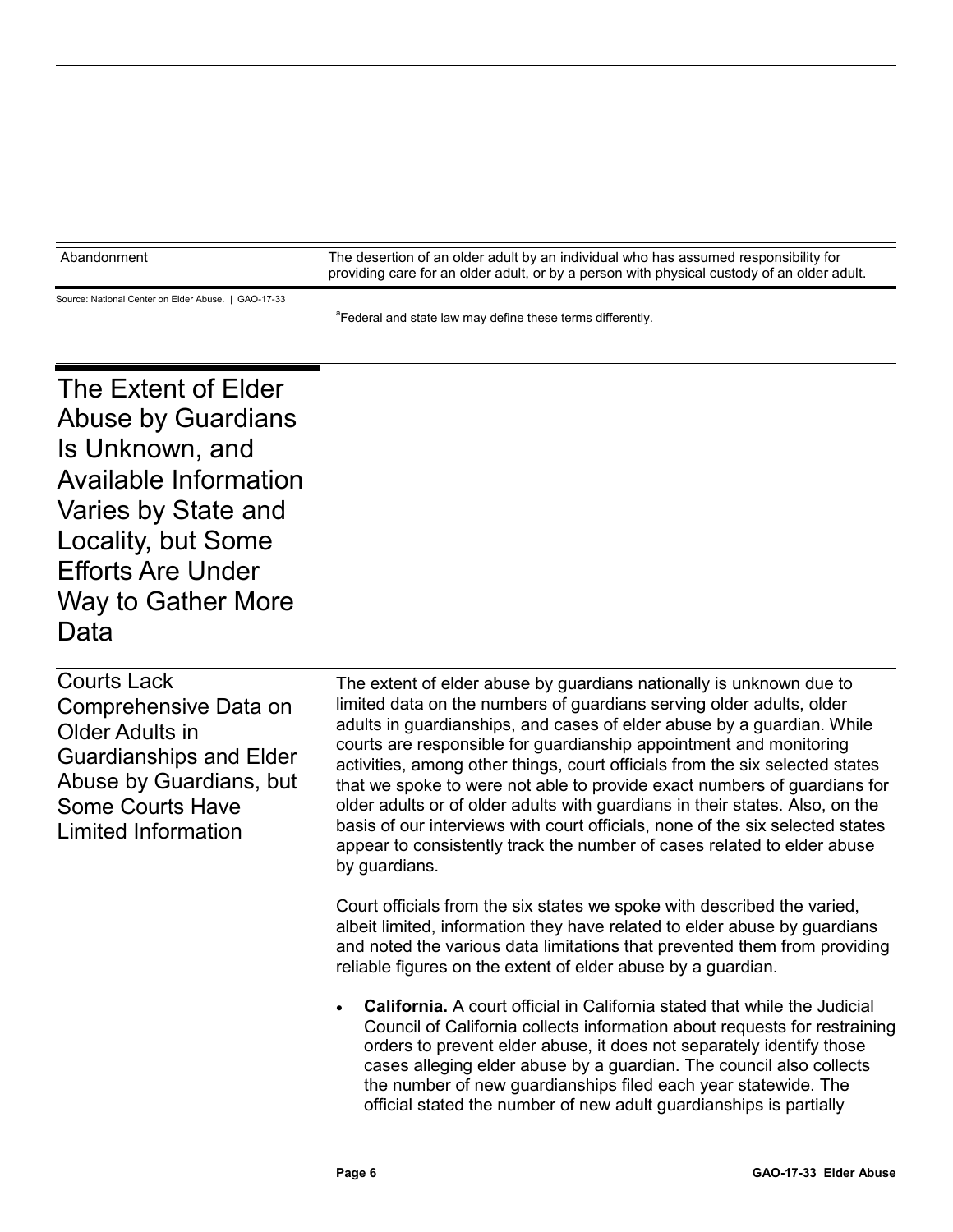estimated because about half of the courts in the state report a combined number of guardianships for minors and adults.

- **Florida.** A court official in Florida acknowledged that the court does not collect guardianship and elder abuse information such as the number of guardians for older adults, the types of guardians currently serving in guardianship roles for older adults, and the number of elder abuse hearings conducted. This official cited lack of funding as a barrier for collecting this type of information. Detailed information on financial exploitation specifically may be available at the county level. For example, officials from one county in Florida told us that it collects data on the number of guardianships and the assets guardians control, and also identified the amount of fraud over a 4-year period.
- **Minnesota.** A court official in Minnesota told us that the state differentiates between guardianship of the person and conservatorship of the estate. The state collects figures on the (1) number of guardianship cases, (2) number of conservatorship-only cases, and (3) number of combined guardianship and conservatorship cases; and can break these figures out by minors and adults. The state also has a statewide program housed in the court system—the Conservator Account Auditing Program—that audits the financial reports that guardians of the estate (or conservators) are required to submit electronically through a system called MyMNConservator. This system can calculate the total assets under court jurisdiction in Minnesota, which are presented in an annual report. According to the annual report, the program audits accounts with assets over a certain threshold at regular intervals and upon referral by the court. However, one of these officials told us that this system does not track the age of the individuals with guardians of the estate, so the number of older adults in this arrangement is not identifiable.
- **Ohio.** An official from the Supreme Court of Ohio told us probate courts in the state report to the Supreme Court quarterly aggregate caseload data including the number of pending guardian applications for adults, the number of new applications for the appointment of guardians, and the number of guardianships closed, but the data are not classified by the age of the person under guardianship. Additionally, although local courts may do so, the Supreme Court of Ohio does not capture the number of complaints related to guardianships. Court officials directed us to state Adult Protective Services (APS) elder abuse complaint data.
- **Texas.** Court officials in Texas told us that every county is required to submit monthly information to the Office of Court Administration pertaining to active guardianships. However, officials told us that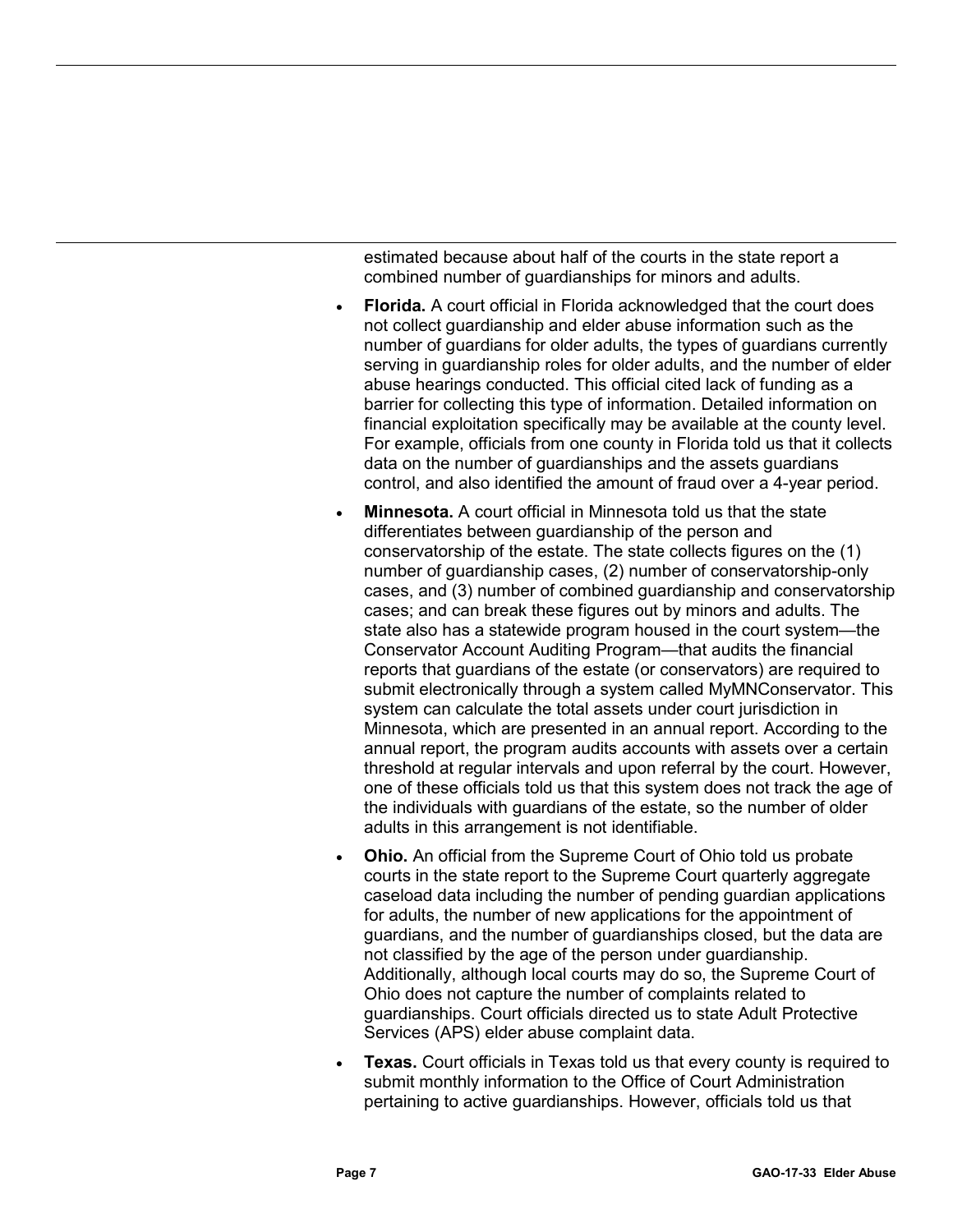some counties do not report any active guardianships (considered to be underreporting), and some counties overreport on active guardianships that should have actually been closed, such as when the person under guardianship is deceased.

**Washington.** A court official in Washington stated that while she could provide the number of adult guardianships statewide, she could not provide this information specifically for older adults. Further, the state's Certified Professional Guardian Board publishes the number of grievances against professional guardians each year its annual Grievance Report, but does not identify which were for older adults.<sup>[9](#page-11-0)</sup> This official stated that while the court has case information on abuse by professional guardians, it does not track information on abuse by family guardians.

Representatives from nongovernmental organizations we spoke with also told us that the way cases are classified in the court system makes collecting data on elder abuse by guardians difficult. For example, representatives from the Center for Elders and the Courts told us that few cases appear to be clearly labeled with phrases such as "elder abuse" in the court system, making it difficult to identify the universe of these cases. These representatives explained that cases of elder abuse may appear as other charges, such as assault, battery, or theft. Identifying all cases involving elder abuse, and more specifically that by a guardian, would require a difficult manual review of a large volume of court cases. Further, stakeholders we spoke to noted that instances of elder abuse by guardians can be difficult to prosecute, reducing the number of known cases in the legal system and presenting an additional challenge to identifying the extent of elder abuse by guardians.

Collecting reliable information about court practices related to guardianship can also be challenging. At the request of SSA, the Administrative Conference of the United States (ACUS) administered and analyzed the results of a survey of judges, court staff, and guardians to

<span id="page-11-0"></span><sup>&</sup>lt;sup>9</sup>Washington's Certified Professional Guardianship Board defines a grievance as a written document filed by any person with the board or directly by the board itself, for the purpose of commencing a review of the professional guardian's conduct under the rules and disciplinary regulations applicable to professional guardians.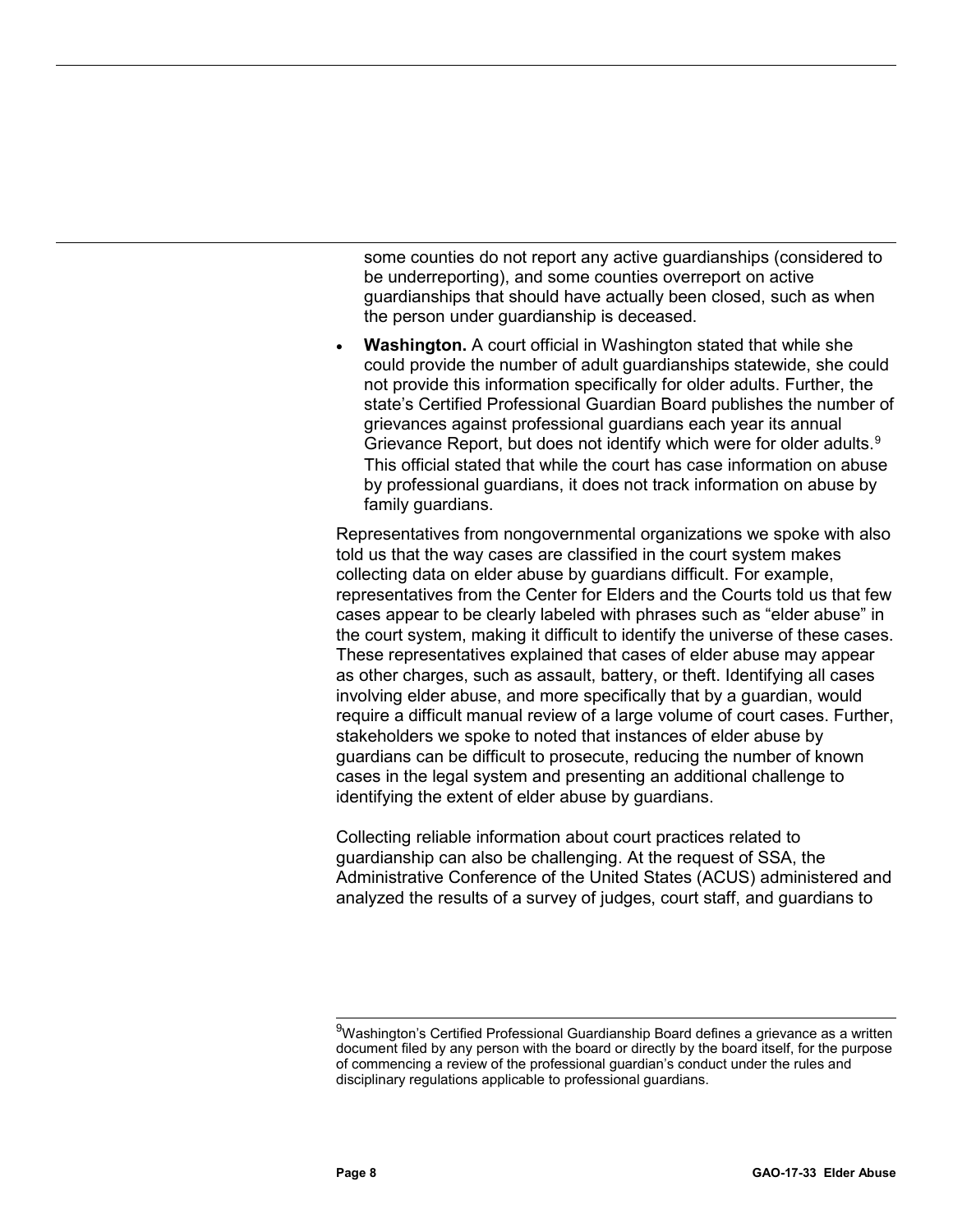review guardianship practices in state courts in 2014.<sup>[10](#page-12-0)</sup> The survey collected information regarding appointment, monitoring, and discipline of guardians; caseloads and electronic case-management capabilities; and court interaction with federal agencies and other organizations.<sup>[11](#page-12-1)</sup> However, in administering this survey, ACUS was unable to identify a sample of courts that were representative of the guardianship practices in all states as no comprehensive list identifying courts or judges that have oversight of adult guardianship cases exists, which makes it impossible to generalize the findings to a known universe.

In the absence of reliable data, information on individual cases can provide some insight into the types of abuse guardians have been found to inflict on older adults under guardianship. In a 2010 report, we identified hundreds of allegations of abuse, neglect, and exploitation by guardians in 45 states and the District of Columbia between 1990 and 2010. At that time, we reviewed 20 of these cases and found that guardians had stolen or otherwise improperly obtained \$5.4 million from 158 incapacitated victims, many of whom were older adults.[12](#page-12-2) Table 2 provides a summary of eight new cases in which guardians were found to have financially exploited or neglected older adults under guardianship in the last 5 years. Seven of these cases were identified using public-record searches, while the eighth was referred to us during one of our interviews. We examined court records, police reports, or other relevant documents to corroborate key information about each case. The illustrative examples of selected closed cases of elder abuse by a guardian we identified are nongeneralizable and cannot be used to make inferences about the overall population of guardians.

<span id="page-12-0"></span><sup>&</sup>lt;sup>10</sup>ACUS is an independent federal agency that attempts to improve the administrative process through research and provides advice and recommendations for improved federal agency procedures. This study was done in response to recommendations by GAO and Congress to improve SSA's collaboration with state courts to help protect incapacitated persons and better prevent the misuse of federal funds.

<span id="page-12-1"></span><sup>11</sup>Administrative Conference of the United States, *SSA Representative Payee: Survey of State Guardianship Laws and Court Practices* (Dec. 24, 2014).

<span id="page-12-2"></span><sup>12</sup>See GAO, *Guardianships: Cases of Financial Exploitation, Abuse, and Neglect of Seniors*[, GAO-10-1046](http://www.gao.gov/products/GAO-10-1046) (Washington, D.C.: Sept. 30, 2010).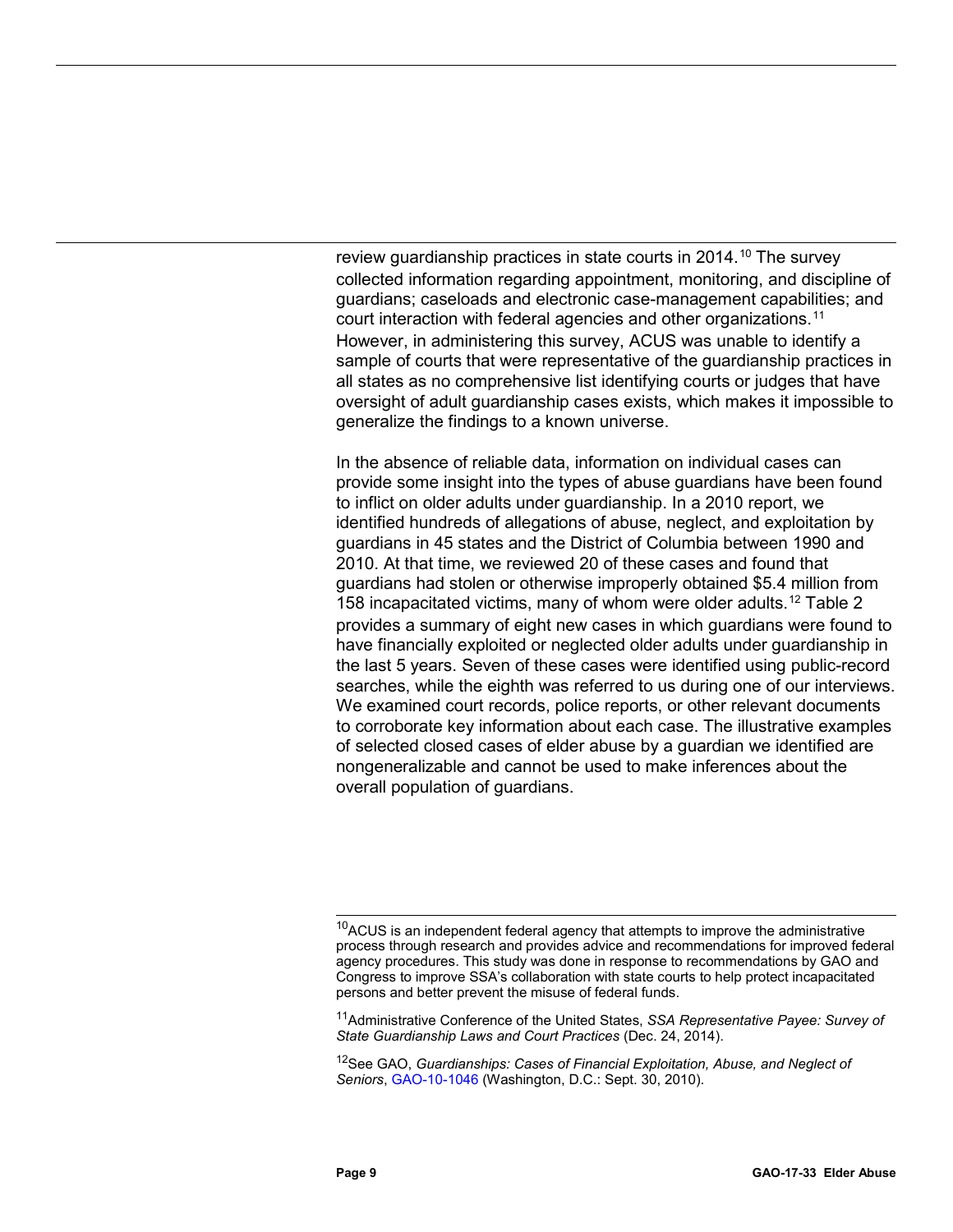#### <span id="page-13-0"></span>**Table 2: Selected Closed Cases of Elder Abuse by a Guardian**

| Case<br>number | Type of elder<br>abuse                   | Case details                                                                                                                                                                                                                                                                                                                                                                                                                                                                                                                                                                                                                                                                                     |  |  |
|----------------|------------------------------------------|--------------------------------------------------------------------------------------------------------------------------------------------------------------------------------------------------------------------------------------------------------------------------------------------------------------------------------------------------------------------------------------------------------------------------------------------------------------------------------------------------------------------------------------------------------------------------------------------------------------------------------------------------------------------------------------------------|--|--|
| $\mathbf{1}$   | Financial<br>exploitation                | According to a complaint filed by an official in the Office of the State Attorney in Florida, over<br>the course of 21 months a family guardian spent money of the person under guardianship—an<br>elderly disabled adult—on items unrelated to the care and welfare of that individual including<br>personal bills, services, restaurant purchases, and cash withdrawals.                                                                                                                                                                                                                                                                                                                       |  |  |
|                |                                          | In 2013, the guardian pleaded guilty to the exploitation of an elderly or disabled adult, and was<br>$\bullet$<br>sentenced to 120 days in jail and ordered to pay over \$33,000 in restitution.                                                                                                                                                                                                                                                                                                                                                                                                                                                                                                 |  |  |
| $\overline{2}$ | Financial<br>exploitation                | According to Supreme Court of Ohio documents, a professional guardian misappropriated<br>$\bullet$<br>funds from persons under guardianship-at least one of whom was elderly-to support his<br>drug addiction. The court found that the guardian's misconduct caused harm by<br>misappropriating more than \$200,000 over a 6-year period.                                                                                                                                                                                                                                                                                                                                                       |  |  |
|                |                                          | In 2014, the guardian was convicted of three felony counts of theft from the elderly, and was<br>$\bullet$<br>sentenced to a 4-1/2-year prison term, and ordered to pay restitution. In 2016, he was<br>indefinitely suspended from the practice of law in Ohio.                                                                                                                                                                                                                                                                                                                                                                                                                                 |  |  |
| 3              | Financial<br>exploitation                | According to a criminal complaint in Virginia, a family guardian spent money of the person<br>$\bullet$<br>under guardianship—her 83-year-old aunt—on personal expenses including an \$11,645<br>pickup truck for a friend and \$360 at a sunglasses retailer in Tennessee, and told law<br>enforcement officials that she believes she is entitled to be taken care of using her aunt's<br>funds.                                                                                                                                                                                                                                                                                               |  |  |
|                |                                          | In 2012, the guardian pleaded guilty to intent to defraud, and agreed that total losses were no<br>$\bullet$<br>less than \$29,000. The guardian was sentenced to 12 months in prison and ordered to pay<br>restitution of over \$32,000.                                                                                                                                                                                                                                                                                                                                                                                                                                                        |  |  |
| $\overline{4}$ | Financial<br>exploitation                | According to a criminal complaint in Virginia, the legal assistant of a professional guardian in<br>$\bullet$<br>Virginia used her unauthorized access to the bank accounts of an elderly person under<br>guardianship to obtain more than \$100,000 to support a drug habit by issuing and cashing<br>fraudulent checks.                                                                                                                                                                                                                                                                                                                                                                        |  |  |
|                |                                          | The guardian initially discovered the thefts but, because of a personal relationship with his<br>assistant, he failed to remove the access to the accounts, thereby allowing the thefts to<br>continue, and attempted to conceal the scope and extent of the thefts from law enforcement<br>officials and others.                                                                                                                                                                                                                                                                                                                                                                                |  |  |
|                |                                          | In 2014, the guardian pleaded guilty to misprision of a felony, agreed to repay the stolen<br>funds, and in 2015 consented to the revocation of his law license.                                                                                                                                                                                                                                                                                                                                                                                                                                                                                                                                 |  |  |
| 5              | Financial<br>exploitation and<br>neglect | According to documents from the Certified Professional Guardian Board in the state of<br>$\bullet$<br>Washington, a professional guardian violated the Certified Professional Guardian Standards of<br>Practice by (1) failing to properly manage the financial affairs of an elderly person under<br>guardianship including the untimely filing of tax returns and payment of medication bills, (2) not<br>providing basic clothing, (3) not visiting regularly or making arrangements for qualified visits,<br>and (4) improperly taking guardian fees without consultation of the person under guardianship<br>when the guardian was already being paid by the Office of Public Guardianship. |  |  |
|                |                                          | The mismanagement of the funds of the person under guardianship represented a potential<br>loss of up to \$25,000 and accounted for up to 25 percent of the person's assets.                                                                                                                                                                                                                                                                                                                                                                                                                                                                                                                     |  |  |
|                |                                          | In 2015, the state Certified Professional Guardian Board revoked the guardian's certification,<br>and the guardian was required to pay administrative costs of approximately \$20,000.                                                                                                                                                                                                                                                                                                                                                                                                                                                                                                           |  |  |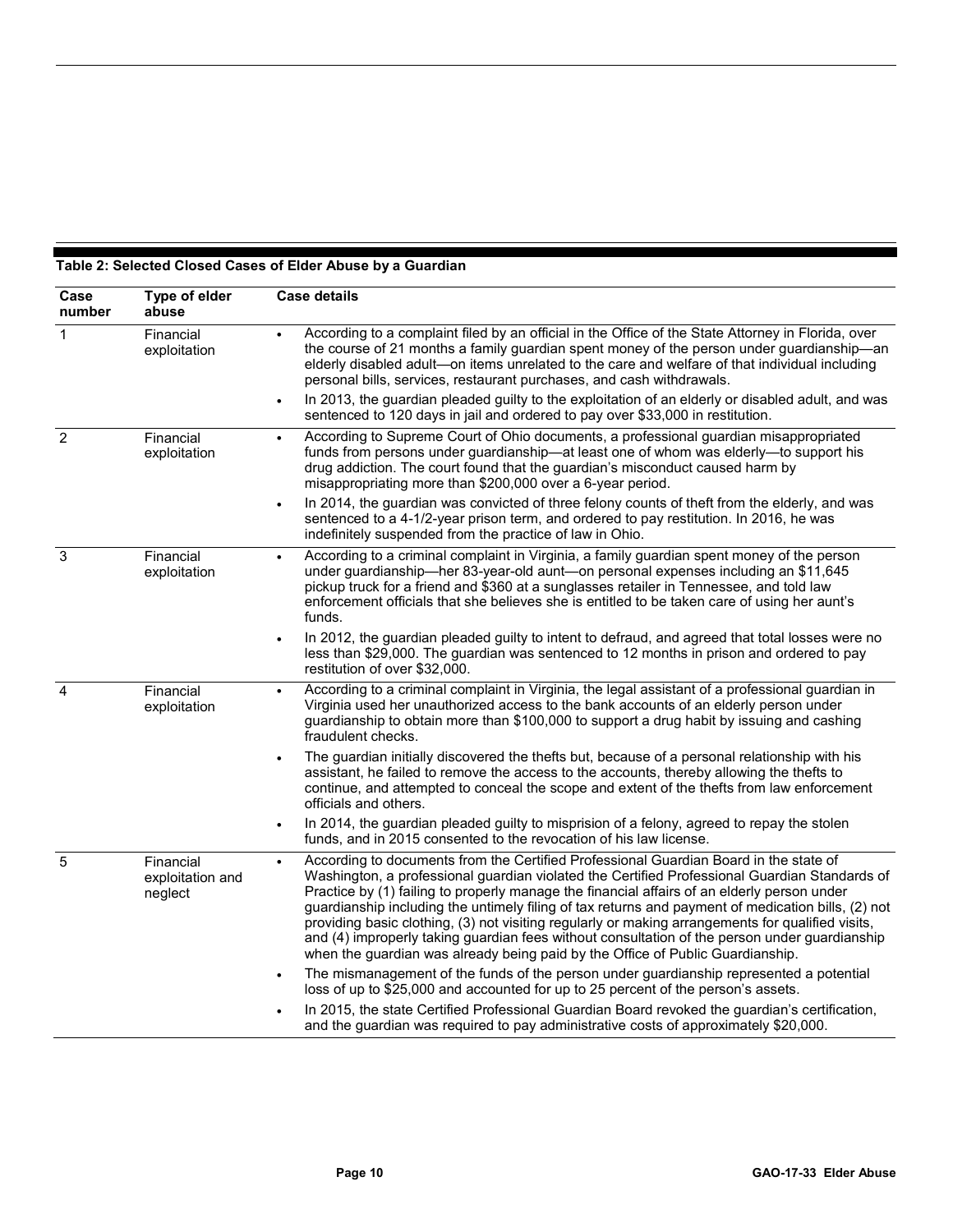| Case<br>number | Type of elder<br>abuse                   | <b>Case details</b>                                                                                                                                                                                                                                                                                                                                                                                                                                             |  |
|----------------|------------------------------------------|-----------------------------------------------------------------------------------------------------------------------------------------------------------------------------------------------------------------------------------------------------------------------------------------------------------------------------------------------------------------------------------------------------------------------------------------------------------------|--|
| 6              | Financial<br>exploitation and<br>neglect | According to documents from the Texas Judicial Branch Certification Commission, a<br>professional guardian was responsible for more than 50 persons under guardianship<br>statewide, including at least 6 older adults in two facilities 400 miles from the guardian's home<br>and place of business.                                                                                                                                                           |  |
|                |                                          | For the persons under guardianship in these two facilities, the guardian went months without<br>contacting these individuals, did not provide them with shoes and clothing, was late in paying<br>facilities, withheld moneys from their monthly stipends, and was nonresponsive to<br>communications from their facilities.                                                                                                                                    |  |
|                |                                          | This conduct resulted in 16 violations of provisions of Texas's Minimum Standards for<br>$\bullet$<br>Guardianship Services. On the basis of these and other unrelated violations, the guardian was<br>required to pay an administrative penalty of over \$25,000 and is not permitted to renew her<br>guardian certification.                                                                                                                                  |  |
| $\overline{7}$ | Financial<br>exploitation                | According to court documents, a professional guardian in Nevada withdrew money from the<br>$\bullet$<br>bank accounts of persons under guardianship including over \$78,000 in cash from an elderly<br>person, falsified payments to her own company, and inappropriately used the funds of person<br>under guardianship for other personal purchases such as jewelry items and payment to a cell-<br>phone company.                                            |  |
|                |                                          | In 2013, the guardian pleaded guilty to the exploitation of an elderly or vulnerable person,<br>which is a felony in Nevada, and was sentenced to 8 years in prison and ordered to pay over<br>\$160,000 in restitution.                                                                                                                                                                                                                                        |  |
| 8              | Financial<br>exploitation                | According to court documents, a professional guardian in Oregon mistreated or stole money<br>$\bullet$<br>from 26 persons under guardianship including at least five older adults.                                                                                                                                                                                                                                                                              |  |
|                |                                          | The guardian, among other things, (1) intercepted checks made out to persons under<br>$\bullet$<br>guardianship, third-party care providers, and ambulance companies to deposit them in her<br>own personal bank account and (2) when persons under guardianship died, the guardian<br>diverted funds to her own personal bank account.                                                                                                                         |  |
|                |                                          | In total, the guardian was convicted of five counts of Criminal Mistreatment in the First Degree,<br>$\bullet$<br>four counts of Aggravated Theft in the First Degree, one count of Theft in the First Degree,<br>one count of money laundering, and one count of tax evasion. The guardian was sentenced to<br>48 months in prison and was ordered to pay more than \$117,000 in restitution to the victims.<br>The guardian's certification was also revoked. |  |

Source: GAO analysis of court, police, state certifying board, and other state agency data. | GAO-17-33

Stakeholders we spoke to described their observations about elder abuse by a guardian. According to stakeholders, financial exploitation is among the more common types of elder abuse. Similarly, all eight of the closed cases of elder abuse by a guardian we found, presented above in table 2, were examples of financial exploitation. A prosecutor in one of the states we spoke to shared her observation that the majority of financial exploitation by professional guardians is done through overcharging for services that were either not necessary or were never performed. One representative commented that greed was a driving factor for guardians to financially exploit persons under guardianship. Some stakeholders we spoke to also expressed concerns that guardians may become overwhelmed by their guardianship responsibilities, or may not have the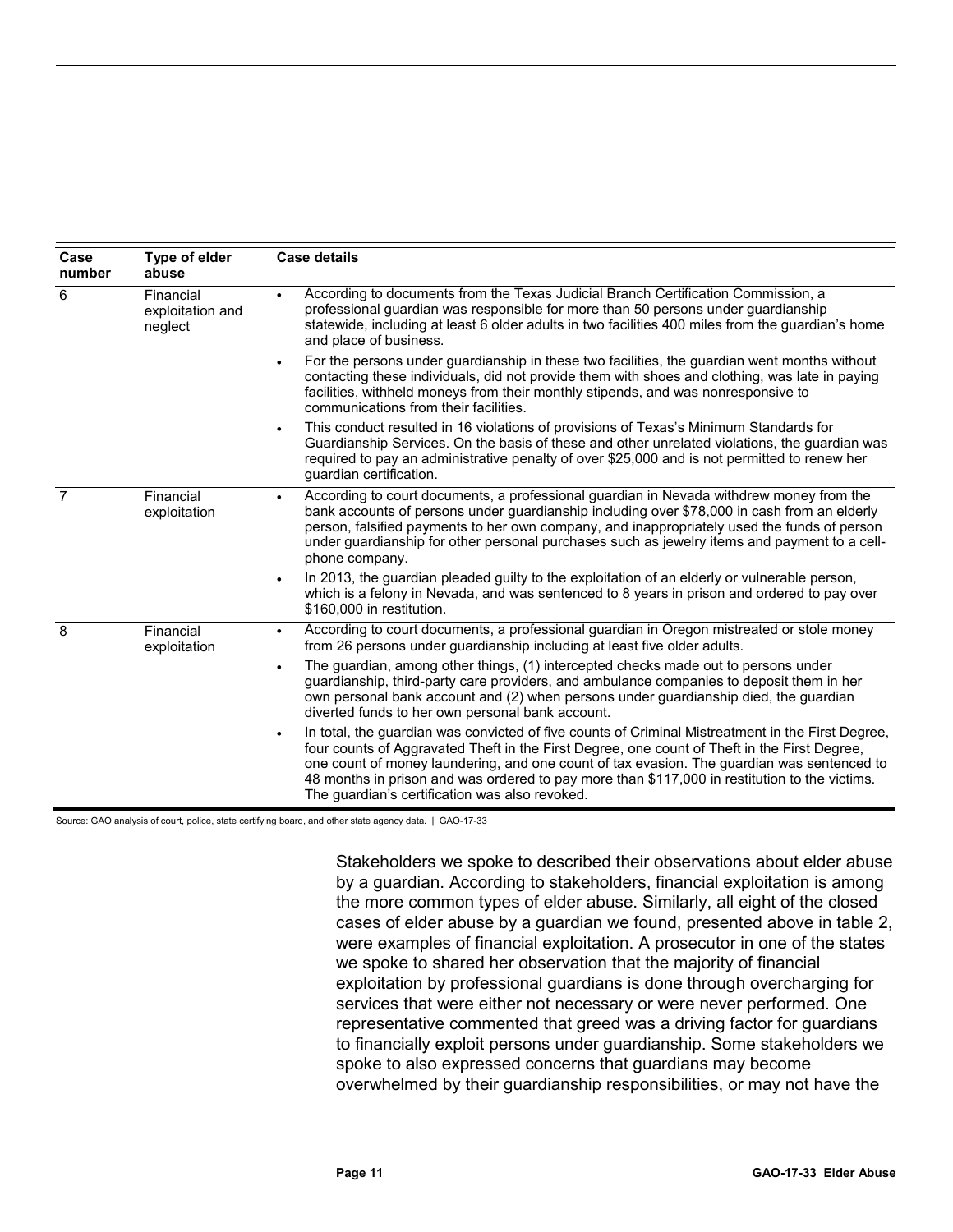proper training and education to understand and perform their guardianship duties.

| Federal, State, and Local<br><b>Entities Have Some Efforts</b><br><b>Under Way to Collect</b><br>More Information on Elder<br><b>Abuse by Guardians</b> | Federal, state, and local entities have some efforts under way to try to<br>collect better data on elder abuse and guardianship to support decision<br>making and help prevent and address elder abuse by guardians. While<br>state courts are responsible for overseeing the guardianship process-<br>appointment and screening, education, monitoring, and enforcement—<br>HHS has also taken steps to collect better data on guardianship and elder<br>abuse. In 2011, we found that existing studies likely underestimated the<br>full extent of elder abuse and could not be used to track trends. <sup>13</sup> At that<br>time, we recommended that HHS coordinate with the Attorney General to<br>conduct a pilot study to collect, compile, and disseminate data on the<br>feasibility and cost of collecting uniform, reliable APS administrative data<br>on elder abuse cases from each state, and compile and disseminate<br>those data nationwide. HHS agreed with our recommendation.                                                                                                                                                                |
|---------------------------------------------------------------------------------------------------------------------------------------------------------|--------------------------------------------------------------------------------------------------------------------------------------------------------------------------------------------------------------------------------------------------------------------------------------------------------------------------------------------------------------------------------------------------------------------------------------------------------------------------------------------------------------------------------------------------------------------------------------------------------------------------------------------------------------------------------------------------------------------------------------------------------------------------------------------------------------------------------------------------------------------------------------------------------------------------------------------------------------------------------------------------------------------------------------------------------------------------------------------------------------------------------------------------------------------|
|                                                                                                                                                         | In 2013, HHS's Administration on Aging began developing the National<br>Adult Maltreatment Reporting System (NAMRS)-a national reporting<br>system based on standardized data submitted by state APS agency<br>information systems. <sup>14</sup> The goal of the system is to provide consistent,<br>accurate national data on the exploitation and abuse of older adults and<br>adults with disabilities as reported to state APS agencies. According to<br>HHS officials and the contractor developing NAMRS, this system will<br>have the capability to collect information that could help identify cases of<br>elder abuse where a guardian was involved. <sup>15</sup> For example, NAMRS can<br>collect information about substitute decision makers, including guardians,<br>associated with the complaint such as whether there was a substitute<br>decision maker at the start and end of the investigation, whether the<br>perpetrator was the older adult's substitute decision maker, and what<br>recommendations or actions the state APS agency initiated against the<br>perpetrator. An official from the Administration on Aging stated that the |
|                                                                                                                                                         | <sup>13</sup> See GAO, Elder Justice: Stronger Federal Leadership Could Enhance National<br>Response to Elder Abuse, GAO-11-208 (Washington, D.C.: Mar. 2, 2011).                                                                                                                                                                                                                                                                                                                                                                                                                                                                                                                                                                                                                                                                                                                                                                                                                                                                                                                                                                                                  |
|                                                                                                                                                         | <sup>14</sup> HHS's Administration on Aging aims to promote the well-being of older adults by<br>providing services and programs designed to help them live independently in their homes<br>and communities.                                                                                                                                                                                                                                                                                                                                                                                                                                                                                                                                                                                                                                                                                                                                                                                                                                                                                                                                                       |

<span id="page-15-2"></span><span id="page-15-1"></span><span id="page-15-0"></span><sup>15</sup>State APS agencies receive some complaints about incidents of elder abuse, so their systems represent a potential source of information for compiling national data on elder abuse.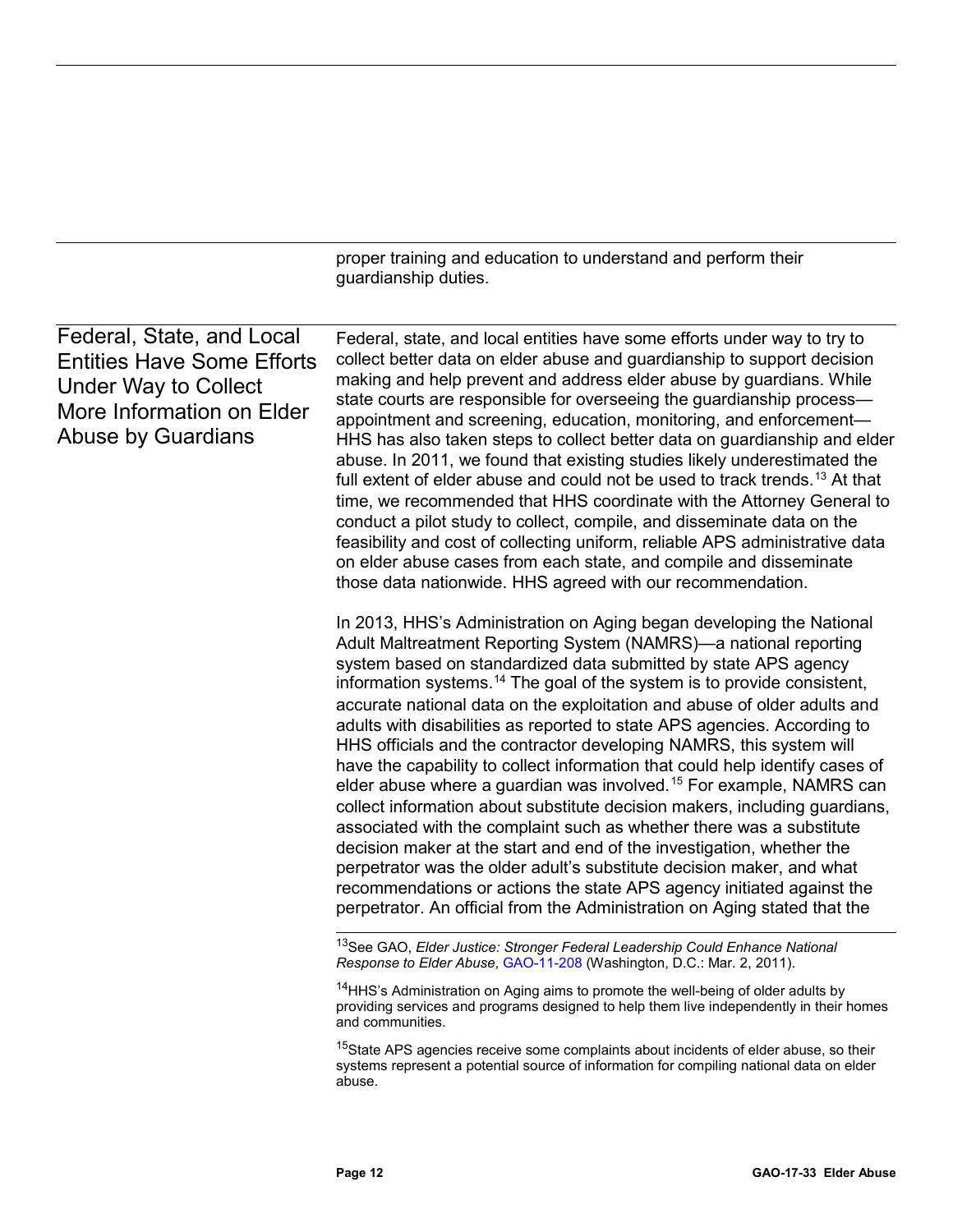pilot phase of the system is complete and the agency hopes to roll it out for data submissions from all states by early 2017. [16](#page-16-0)

Representatives from the National Adult Protective Services Association stated that NAMRS would provide important information that could inform the guardianship process once fully implemented.<sup>[17](#page-16-1)</sup> For example, a court official from Florida suggested that having more information on elder abuse by a guardian may help guardianship programs decide whether to place more focus on screening, education, and monitoring of guardians, and enforcement of policies and laws governing guardians, as described later in this report.

In addition to this federal effort, some state and local efforts are also under way to collect better data on elder abuse and guardianship. However, some of the stakeholders we spoke to acknowledged that these efforts face funding challenges and require ongoing support.

• **Compiling data points.** Officials in one county in Florida described an ongoing project they have to extract key data points from guardianship cases, such as the reason for alleged incapacity, asset values, and time spent with a guardian, to share with other state guardianship programs. These officials expect that the data points will be used to assess the guardianship system in this county, and suggested that courts could use critical data points on guardianship such as the average time in guardianship, average burn rate of assets, or typical fees charged in order to make appropriate datadriven decisions on how to better address cases of potential elder abuse by a guardian. A court official in Florida told us that in the fall of 2016, the Chief Justice of Florida will appoint a workgroup under the state's Judicial Management Council to examine judicial procedures and best practices related to guardianship to help ensure that courts are protecting these individuals. Similarly, in Texas, the Office of

<span id="page-16-0"></span><sup>&</sup>lt;sup>16</sup>While the system was designed to be flexible enough to be able to eventually gather data from different sources besides state APS agencies, there are currently no plans to enter information from other sources into NAMRS.

<span id="page-16-1"></span><sup>&</sup>lt;sup>17</sup>The National Adult Protective Services Association is a nonprofit organization whose goal is to provide APS programs a forum for sharing information, solving problems, and improving the quality of services for victims of elder and vulnerable adult mistreatment. Its mission is to strengthen the capacity of APS at the national, state, and local levels, to effectively and efficiently recognize, report, and respond to the needs of elders and adults with disabilities who are the victims of abuse, neglect, or exploitation, and to prevent such abuse whenever possible.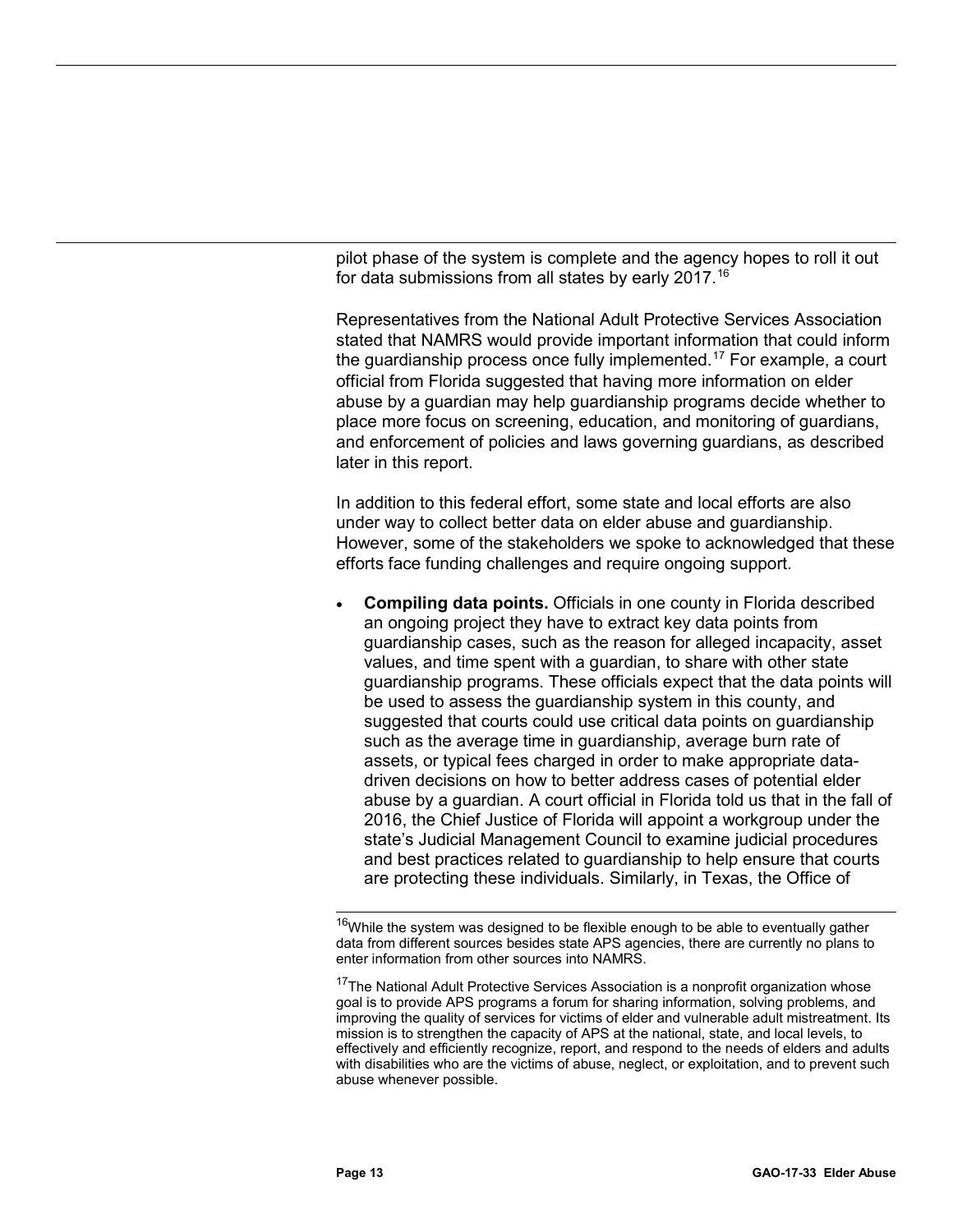Court Administration started the Guardianship Compliance Pilot Project, which provides additional resources to courts handling guardianships by supplementing local staff to review compliance with statutory requirements and by developing an electronic database to monitor guardianship filings of initial inventory and annual accountings. Information collected includes the number of courts involved in the project, the number of guardianships reviewed, the number of guardianships out of compliance with required reporting, the number of guardians reported to the court for person under guardianship well-being or financial exploitation concerns, and the status of technology developed to monitor guardianship filings.

- **Collecting complaint data.** In Washington, the state's Certified Professional Guardianship Board collects complaint and grievance information about professional guardians. In its annual report, the state publishes the number of cases opened, closed, investigated, and in need of investigation. The state also discloses the number of sanctions, which can include decertification, suspension, reprimand, prohibition from taking new cases, and admonishment, imposed on professional guardians. Ohio's Disciplinary Counsel also reported the number of grievances filed regarding guardianships in 2015 and through September 2016. A court official from the Judicial Council of California told us his state tracks the number of requests for restraining orders under California's Elder Abuse and Dependent Adult Civil Protection Act, which can include those against guardians.
- **Identifying red flags.** Representatives from the National Center for State Courts (NCSC) are using data collected from Minnesota's Conservator Account Auditing Program to identify "red flags,"—or risk indicators—such as unusually high guardian fees or excessive vehicle or dining expenses that would help courts detect cases that need additional review or monitoring.<sup>[18](#page-17-0)</sup> Representatives from the NCSC told us they are hopeful that these efforts will help courts move forward in preventing and responding to abuses.

<span id="page-17-0"></span> $18$ The NCSC is an independent, nonprofit court-improvement organization that serves as a clearinghouse for research information and comparative data to support improvement in judicial administration in state courts.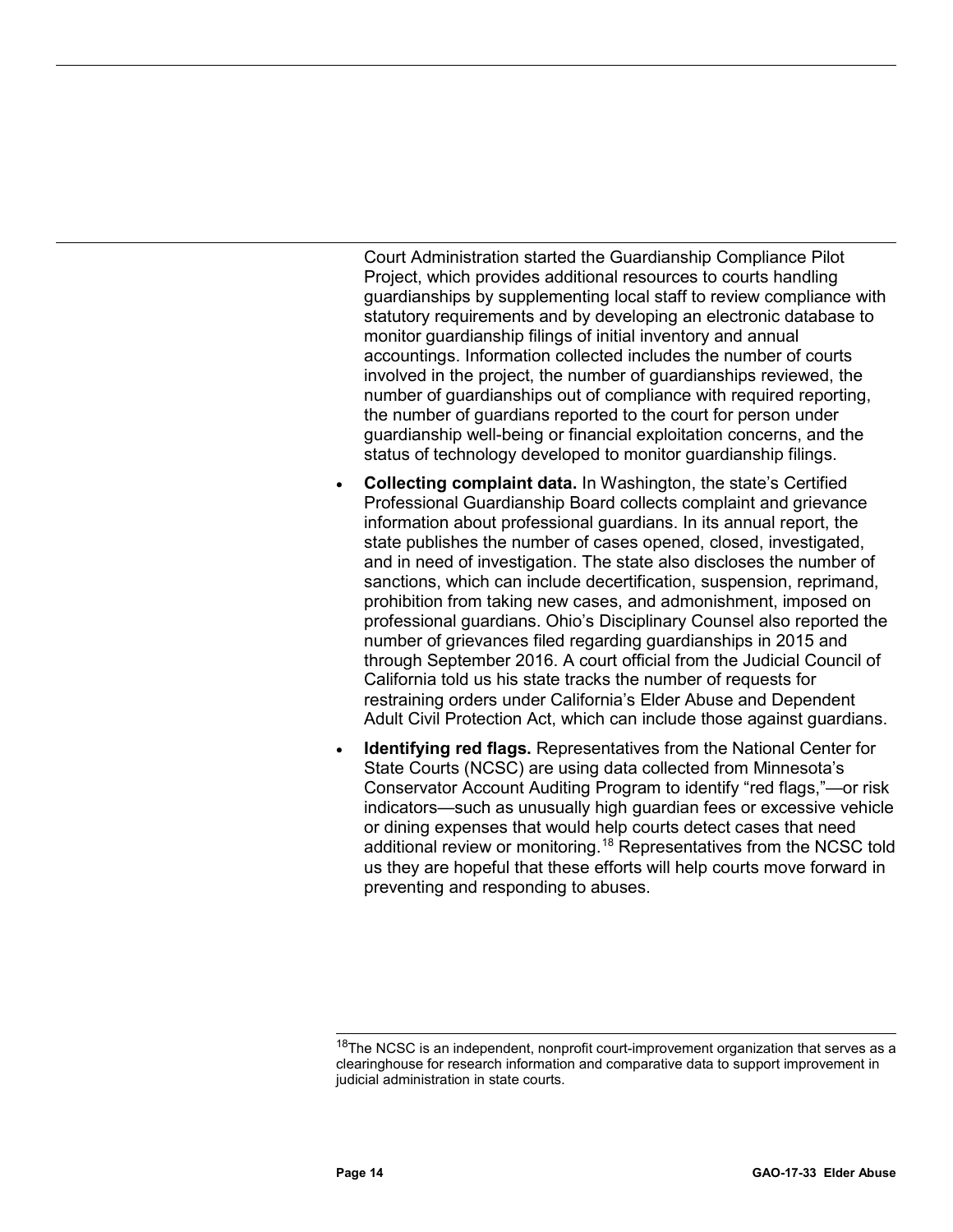<span id="page-18-0"></span>Federal Agencies Provide Funding to Support Coordination and Sharing Information, While State and Local Entities Oversee the Guardianship Process to Help Protect Older Adults with Guardians from Abuse

Federal Agencies' Measures to Help Protect Older Adults with Guardians Include Providing Funding to Support Coordination and Sharing Information

Providing Funding to Support **Coordination** 

While the federal government does not regulate or directly support guardianship, federal agencies, such as HHS, may provide indirect support to state guardianship programs by providing funding for efforts to share best practices and facilitate improved coordination. The federal government also shares information that state and local entities can use related to guardianship.

HHS has assumed a national role for funding grants to support coordination and information sharing that could help educate guardians and other parties.

• HHS has funded grants through the National Legal Resource Center to share best practices related to guardianship with states, attorneys, and other interested parties. The grant activities cover a wide range of guardianship issues related to court oversight and monitoring and illustrate the ongoing commitment to developing nationwide "Best Practice" resources on this issue. For example, grant activities have included providing technical assistance and policy guidance to states on guardianship issues, oversight and monitoring improvements, developing standards of practices for guardians, training attorneys practicing in the area of guardianship law, and developing solutions for interstate jurisdictional issues involving guardianship cases.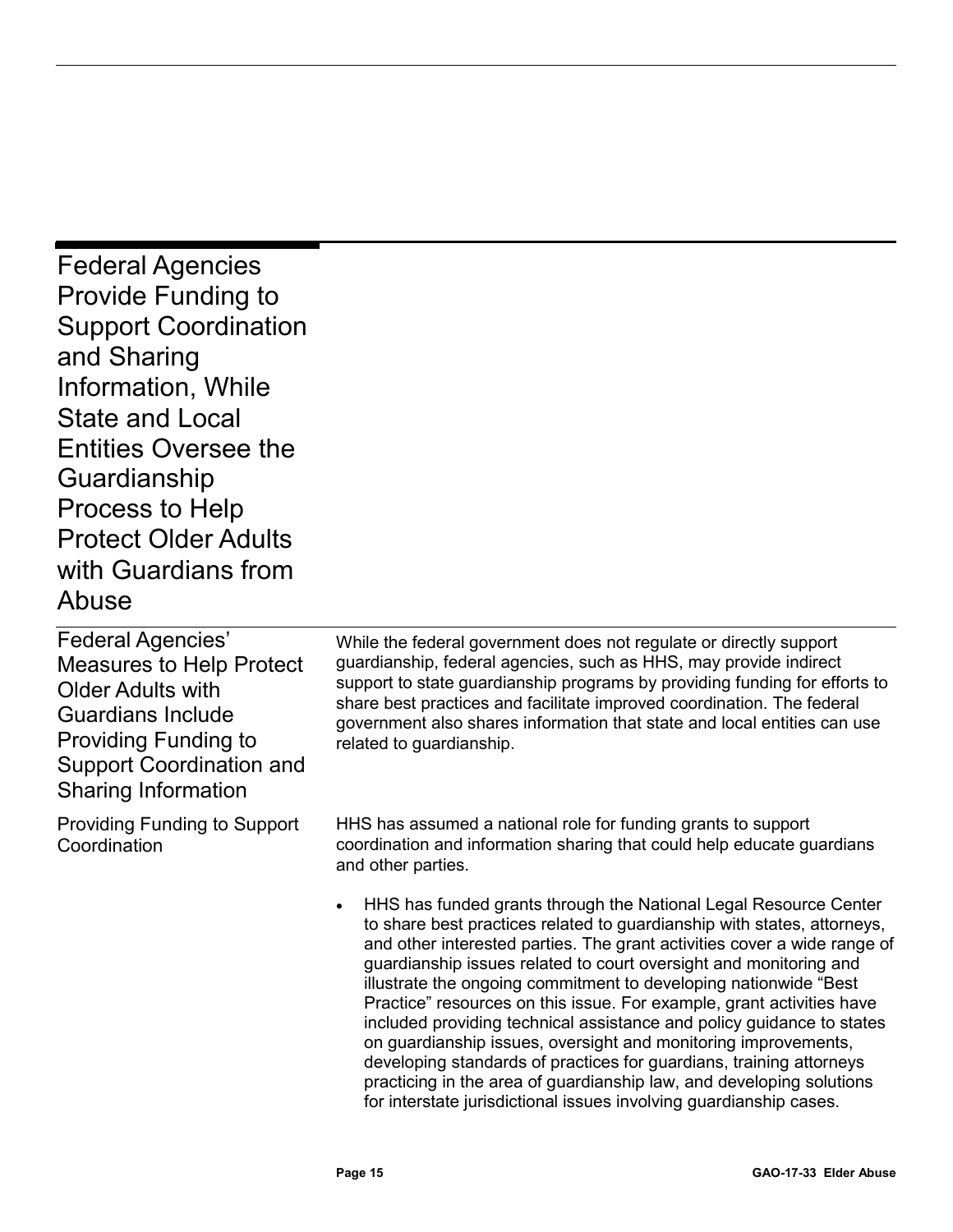- HHS launched the Elder Justice Innovation Grants program in fiscal year 2016. The purpose of the program is to support foundational work to create credible benchmarks for elder abuse, neglect, and exploitation prevention and control, and for program development and evaluation. HHS expects projects funded by these grants will contribute to the improvement of the field of elder abuse prevention and intervention by developing and advancing approaches to address new and emerging issues related to elder justice, or by establishing and contributing to the evidence-base of knowledge. In 2016, HHS identified abuse in guardianship as one of the targeted priority areas for this program, and according to agency officials awarded three grants in this target area—each grant is funded at approximately \$1,000,000 over 2 years, September 2016 through September 2018. At the completion of these grants, HHS expects grantees will have developed materials and information for further replication and testing.
- HHS also funds the National Center on Elder Abuse, which collects information regarding research, training, best practices, news, and resources on elder abuse, and provides this information to policymakers, professionals in the elder justice field, and the public.

In addition, the State Justice Institute has provided grants to various entities to improve coordination and develop and share best practices.<sup>[19](#page-19-0)</sup>

With help from funding provided by the State Justice Institute and others, states have developed Working Interdisciplinary Networks of Guardianship Stakeholders (WINGS) programs to facilitate enhanced coordination. WINGS programs bring together judges and court staff, the aging and disability networks, the public and private bar, mentalhealth agencies, advocacy groups, medical and mental-health professionals, service providers, family members and individuals affected by guardianship, and others to drive changes affecting the ways courts and guardians practice and to improve the lives of older adults (and others) with guardians. National Guardianship Association representatives told us that WINGS groups look at the broader picture of what is happening to address guardianship-related issues across the country and are not just focused on abuse and neglect.<sup>[20](#page-19-1)</sup> WINGS

<span id="page-19-0"></span><sup>&</sup>lt;sup>19</sup>Congress established the State Justice Institute as a private, nonprofit corporation that awards grants to improve the quality of justice in state courts, and create solutions to common issues faced by all courts. 42 U.S.C. §§ 10701 – 10713.

<span id="page-19-1"></span> $20$ The National Guardianship Association is a nonprofit corporation whose mission is to advance the nationally recognized standard of excellence in guardianship.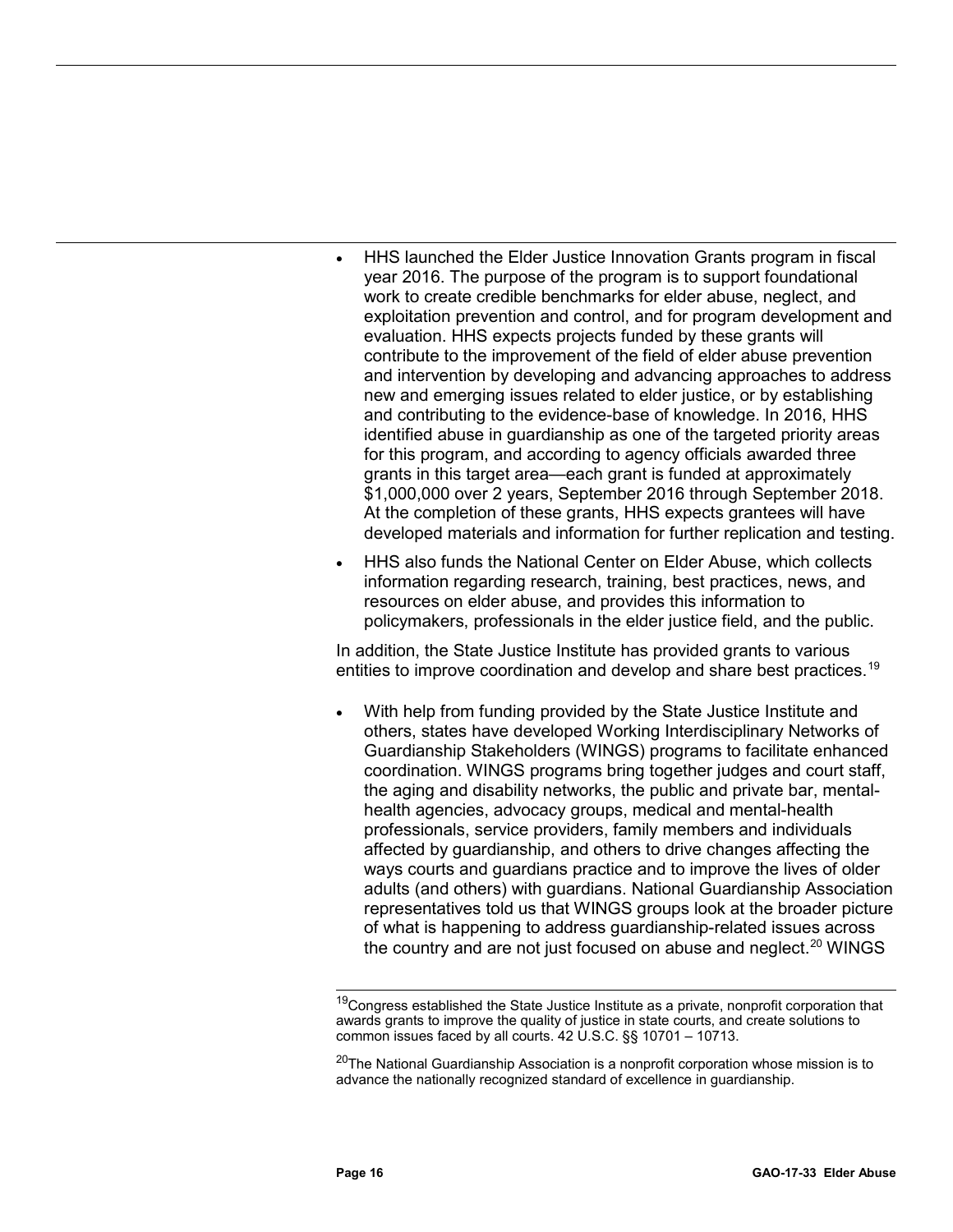programs can make recommendations to state supreme courts and state legislatures based on their observations. American Bar Association representatives told us one of the keys to the success of a WINGS program is ongoing communication.<sup>[21](#page-20-0)</sup> The programs are not designed to be onetime conversations or a task force, but instead represent an ongoing communication mechanism to ensure optimal coordination. During our interviews, feedback for WINGS programs was consistently positive, and the WINGS group we spoke with emphatically encouraged other states to develop their own WINGSlike programs and expressed interest in continued funding support for its program.<sup>[22](#page-20-1)</sup> In addition, one of the goals of grants awarded through the Elder Justice Innovation Grants program is to establish, expand, and enhance state WINGS programs to improve the ability of state and local guardianship systems to develop protections less restrictive than guardianship and advance guardianship reforms. As of September 2016, at least 14 states and the District of Columbia have adopted either WINGS programs or something that resembles these programs.

CFPB has developed materials that can be used by guardians, banks, and others to help better protect older adults with guardians from abuse.

• CFPB has published numerous educational materials to help protect older adults from financial abuse and exploitation. These include guides for fiduciaries that lay out the rules and responsibilities for appropriately handling the finances of another person.<sup>[23](#page-20-2)</sup> CFPB has also developed guidance for financial institutions. For example, in 2013, CFPB and seven other federal agencies issued guidance on privacy laws and reporting information on financial exploitation.<sup>[24](#page-20-3)</sup> This guidance is intended to make it clear that reporting suspected financial abuse of older adults to appropriate local, state, or federal agencies does not, in general, violate the privacy provisions of the

<span id="page-20-1"></span><sup>22</sup>The American Bar Association and National Guardianship Network developed a 10-step guide for replicating WINGS programs.

<span id="page-20-2"></span><sup>23</sup>According to CFPB officials, these guides can be adapted to incorporate state-specific rules and terminology.

<span id="page-20-3"></span>24Board of Governors of the Federal Reserve System, *Interagency Guidance on Privacy Laws and Reporting Financial Abuse of Older Adults* (Washington, D.C.: 2013).

#### <span id="page-20-0"></span>Sharing Information

<sup>&</sup>lt;sup>21</sup>The American Bar Association is a voluntary professional organization for attorneys that, among other things, has developed extensive research on guardianship and related matters.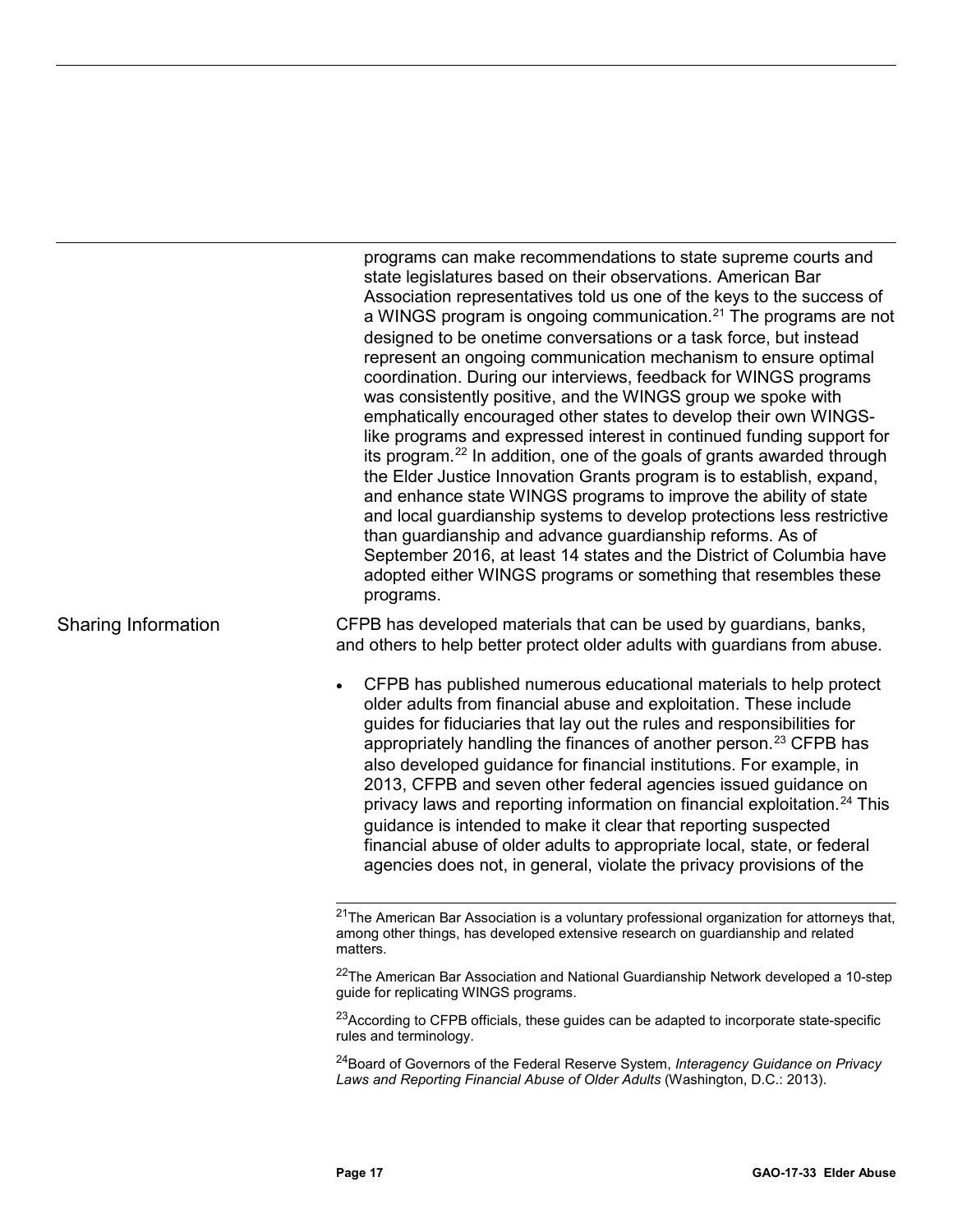|                                                                                                        | Gramm-Leach-Bliley Act or its implementing regulations. <sup>25</sup> CFPB<br>officials stated that they hoped the 2013 Interagency Guidance will<br>help financial institutions better understand their ability to report<br>suspected financial exploitation to relevant federal, state, and local<br>agencies. Additionally, in 2016, CFPB released an advisory and<br>related recommendations for financial institutions on preventing and<br>responding to elder financial exploitation.                                                                                                                                                                                                                                                                                                                                                                                                                                                                                                                                                                                                                                                                                                                                                                                                                                                                  |
|--------------------------------------------------------------------------------------------------------|----------------------------------------------------------------------------------------------------------------------------------------------------------------------------------------------------------------------------------------------------------------------------------------------------------------------------------------------------------------------------------------------------------------------------------------------------------------------------------------------------------------------------------------------------------------------------------------------------------------------------------------------------------------------------------------------------------------------------------------------------------------------------------------------------------------------------------------------------------------------------------------------------------------------------------------------------------------------------------------------------------------------------------------------------------------------------------------------------------------------------------------------------------------------------------------------------------------------------------------------------------------------------------------------------------------------------------------------------------------|
| <b>State and Local Measures</b><br>Can Include Screening,<br>Education, Monitoring, and<br>Enforcement | State and local courts have primary responsibility over the guardianship<br>process and, hence, have a role in protecting older adults with guardians<br>from abuse. In 2014, the National Association for Court Management<br>published an adult guardianship guide with detailed information about<br>how to plan, develop, and sustain a court guardianship program. <sup>26</sup> This<br>report laid out detailed suggestions for practices to effectively establish<br>guardianships, monitor guardians, and train relevant stakeholders.<br>Guardianship laws can also vary by state, but organizations such as the<br>Uniform Law Commission—an organization that drafts legislation for<br>states intended to bring clarity and stability to state statutory law—have<br>developed model legislation to promote the uniformity of procedures for<br>appointing guardians and conservators and strengthening due process<br>protections for individuals in guardianship proceedings and jurisdictional<br>conflicts. On the basis of our review of published materials and interviews<br>with various state courts and nongovernmental stakeholders, we<br>observed that measures states can take to help protect older adults with<br>guardians vary but generally include screening, education, monitoring,<br>and enforcement as shown in figure 1. |

<sup>&</sup>lt;sup>25</sup>Gramm-Leach-Bliley Act, Pub. L. No. 106-102, Title V, §§ 501 – 510, 113 Stat. 1338, 1436 – 1445 (Nov. 12, 1999) and 12 C.F.R. §§ 1016.1 – 1016.17.

<span id="page-21-1"></span><span id="page-21-0"></span><sup>26</sup>National Association for Court Management, *Adult Guardianship Guide: A guide to plan, develop, and sustain a comprehensive court guardianship and conservatorship program*, 2013-2014 Guide (Williamsburg, Virginia: 2014).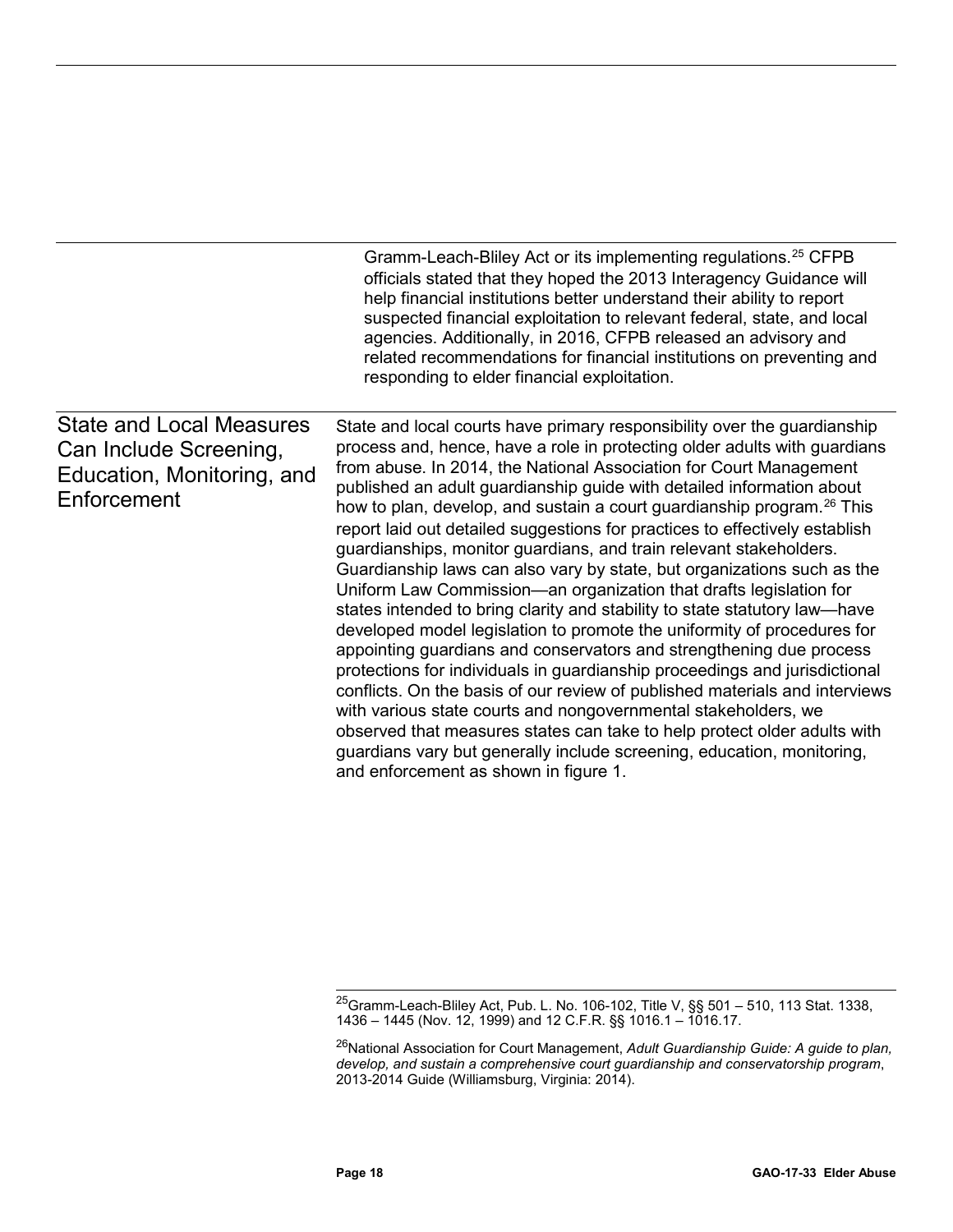

<span id="page-22-0"></span>**Figure 1: Measures Used to Help Protect Older Adults with Guardians from Abuse**

Source: GAO analysis of selected state courts' guardianship oversight roles. | GAO-17-33

According to multiple stakeholders we spoke with, an important step of the guardianship process is for a court to ensure that only those in need are appointed a guardian. Once the need for a guardian has been identified, state courts generally are responsible for screening proposed guardians to help ensure suitable individuals are appointed. On the basis of our review of published materials and interviews with various state courts and nongovernmental stakeholders, we observed the following promising practices and challenges related to screening.

- **Least-restrictive option.** Due to the loss of rights experienced when an older adult is placed into a guardianship, courts determine whether a guardian is appropriate. One representative from a state WINGS program that we spoke with expressed concern that guardianship may not be appropriate for some persons under guardianship, especially when the appointment is made for the convenience of others. To address this concern, this representative told us that courts in her state have modified court guardianship forms to encourage the use of less-restrictive alternatives to guardianship, such as a caregiver.<sup>[27](#page-22-1)</sup>
- **Periodically reexamine guardianship.** Some courts periodically reexamine the appropriateness of the guardianship to ensure that it is working for the person under guardianship and remains appropriate, since it can be difficult for an older adult with a guardian to demonstrate that his or her capacity has been restored.
- **Criminal history and credit checks.** These types of checks provide an easy and relatively inexpensive way to ensure that potential guardians do not have a criminal history or financial concerns.

<span id="page-22-1"></span> $27A$  caregiver is an individual who provides compensated or uncompensated care to an older adult who needs supportive services in any setting.

#### Screening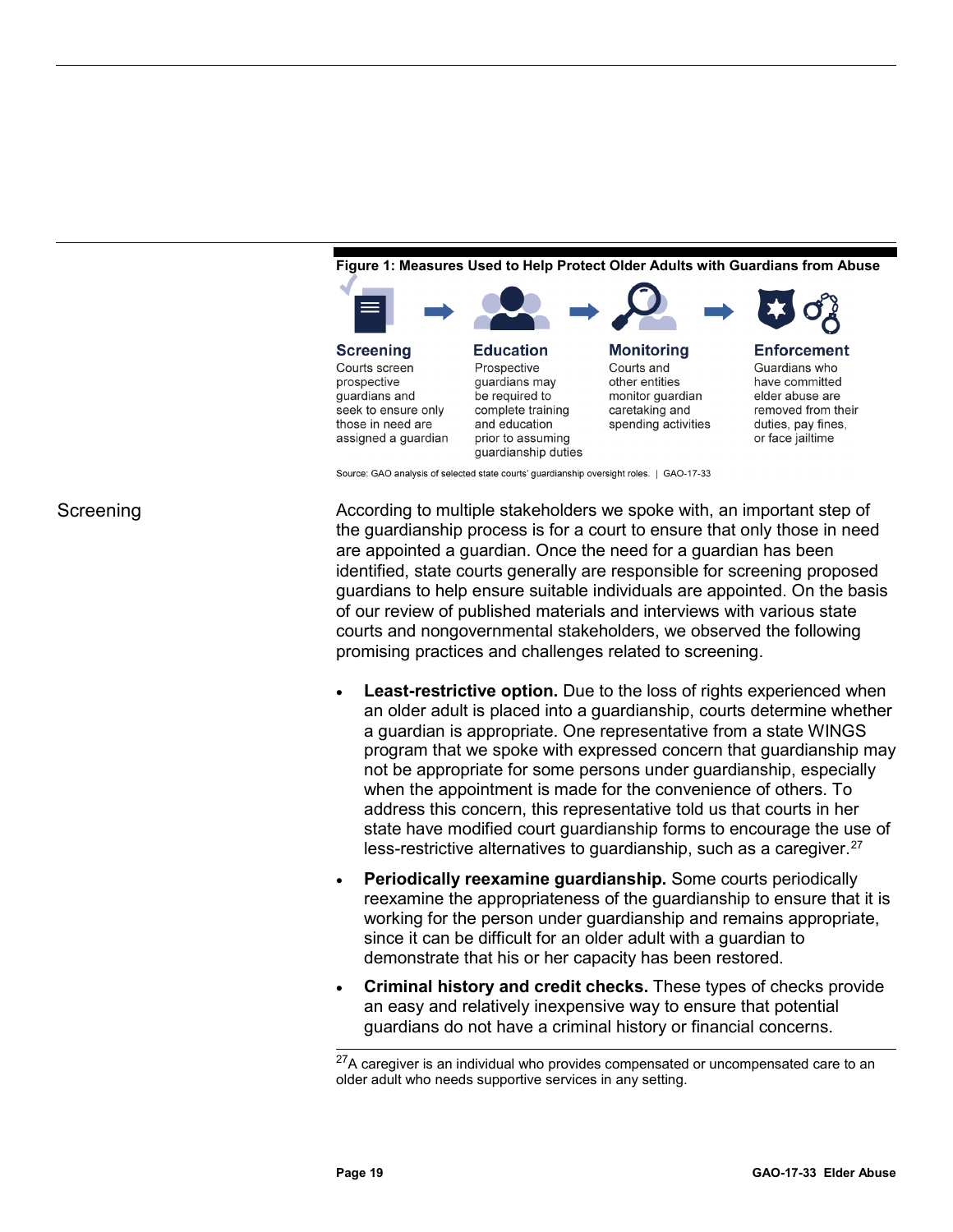However, one of the stakeholders we spoke with described some limitations regarding background checks. For example, criminalbackground check systems may not present a complete picture for various reasons, including that many elder abuse cases are not prosecuted. Even when prospective guardians have been prosecuted, a number of factors determine whether the criminal history appears in the background check. For example, a background check may not always identify a criminal history in another state.

Stakeholders we spoke with agreed that education plays an important role in helping ensure that guardians understand their roles and responsibilities and appropriately perform their duties. On the basis of our review of published materials and interviews with various state courts and nongovernmental stakeholders, we observed the following promising practices and challenges related to education.

- **Educational requirements.** Education allows guardians to better understand their roles and responsibilities. For example, a court rule requires professional guardians in Washington to complete a training program developed by the state's Certified Professional Guardian Board, while a statute generally requires family guardians to complete video or web-based training. According to state officials, the professional guardian training consists of a 90-hour course offered by the University of Washington, while family guardians usually complete a 2-hour training module. Florida statutes also generally require family guardians to undergo course work on guardian responsibilities, while applying more rigorous requirements for professional guardians. These types of training requirements may help to address unintentional and nonmalicious mistreatment such as comingling assets of the guardian and the person under guardianship. Officials at the National Guardianship Association told us that education about how to be an effective guardian is very important because guardians may make bad decisions due to lack of training or education about their role, and not intentional abuse. However, educational requirements for guardians are not in place in many states.
- **Standards of practice and certification.** The National Guardianship Association has developed standards of practice that define a guardian's duty to comply with laws and regulations; the guardian's relationship with the courts, protected persons, and others; and other duties to the person under guardianship. Also, the Center for Guardianship Certification has developed a certification program that tests a prospective certified guardian's ability to apply these standards

#### **Education**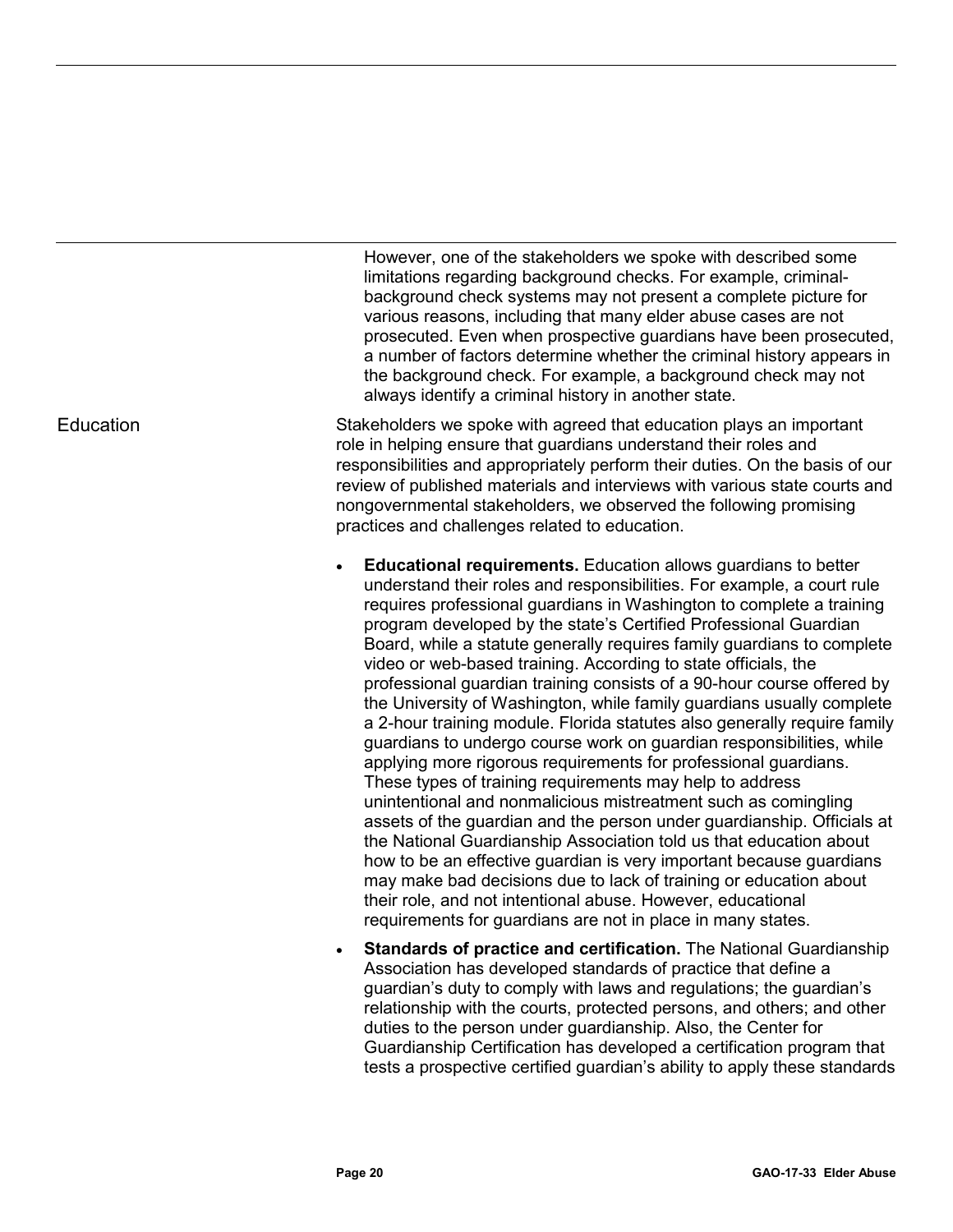of practice.<sup>[28](#page-24-0)</sup> Under this certification program, certified guardians must meet continuing educational requirements to maintain their status as professional guardians. According to the Center for Guardianship Certification, 12 states require professional guardians to be certified, including 8 states that require certification via the use of Center for Guardianship Certification examinations, as of September 2016.

- **Educational materials.** Courts in all six of the selected states we spoke to post written guidance for guardians online. These guides explain the responsibilities and duties associated with becoming a guardian while providing other potentially useful information. For example, a guide from California discusses the importance of separating funds of guardian and of persons under guardianship by warning guardians that mixing their money with that of the persons under guardianship could get the guardian in serious trouble. Minnesota has also made online videos that explain the guardianship process as well as guardian roles and responsibilities. In conjunction with the NCSC, North Dakota developed a web-based information seminar that guardians can use to better understand their responsibilities. The training is scenario-based and helps the trainee understand his or her options, and was designed to be easily modified for replication in other states. One challenge that one official noted is that it can be difficult to reach family guardians to provide them with educational materials. Also, even when family guardians can be reached, one stakeholder suggested that a 30-minute training video is unlikely to radically enhance guardian performance when a guardian is faced with some of the more complicated scenarios.
- **Support for quardians.** One of the stakeholders we spoke with suggested that guardians and persons under guardianship would benefit from other initiatives, such as states providing guardians with a mechanism to ask questions and allowing guardians to receive positive feedback when something went well instead of just warnings when something went wrong. Another stakeholder told us it would be beneficial for guardians to interact with one another to finds ways to achieve better outcomes.

<span id="page-24-0"></span>Monitoring

According to some of the stakeholders we spoke with, most states require guardians to be monitored, but the level of oversight and specific

<sup>&</sup>lt;sup>28</sup>The Center for Guardianship Certification was created in 1994 as an allied organization of the National Guardianship Association to enhance the quality of guardianship services through national certification. Voluntary certification through CGC is open to all guardians, not just professional guardians.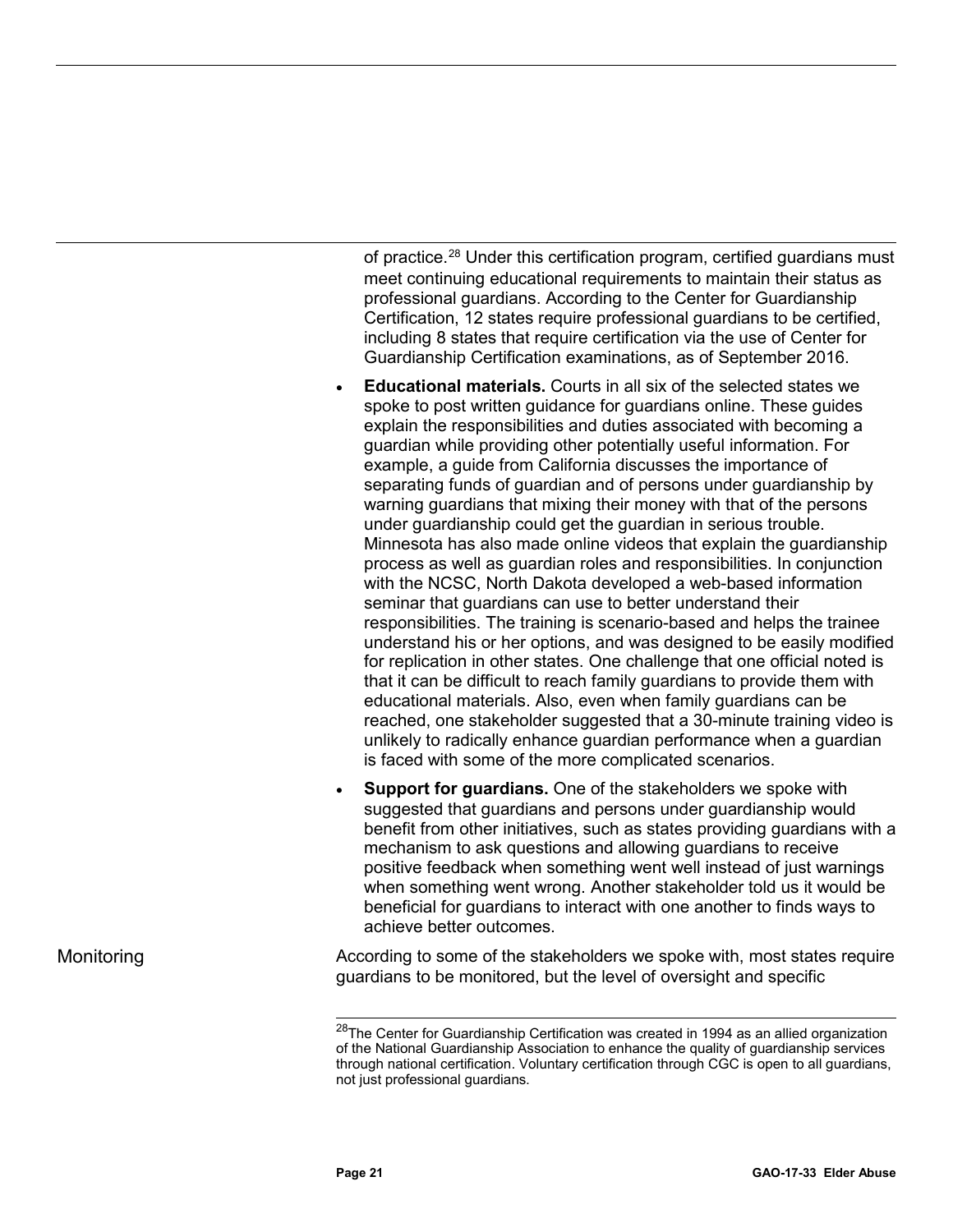requirements vary by state. On the basis of our review of published materials and interviews with various state courts and nongovernmental stakeholders, we observed the following promising practices and challenges related to monitoring[.29](#page-25-0)

- **In person visits and well-being checks.** To monitor the person under guardianship's personal well-being, one stakeholder told us courts in every state should periodically send a court investigator to conduct an unannounced site visit to check on that individual.
- **Examinations of guardian expenditures.** A state court official we spoke with cautioned that, without effective monitoring, guardians basically have free access to the person under guardianship's money and other officials we interviewed outlined some specific related measures. For example, an official from one organization suggested that steps should be taken to help ensure that fees are appropriate for the services rendered (e.g., attorneys should not charge attorney rates for grocery shopping), while another representative of a different organization suggested that fees should be capped to help protect persons under guardianship. Other related suggestions from various stakeholders included independent reviews of mandatory annual financial reports, an initial inventory of the person under guardianship's assets, and utilizing effective accounting controls to help protect that individual's assets. Technology can be used to support the oversight process. For example, as previously described, Minnesota monitors the state's conservators using an online program that allows auditors to flag suspicious spending patterns and other warning signs for potential abuse.

Despite the known importance of monitoring efforts, stakeholders described how challenges in monitoring guardians often arise from resource limitations. According to one of the stakeholders we interviewed, courts often do not have the resources to employ court visitors, investigators, auditors, or robust case-management systems for tracking key filings and case events. Another stakeholder told us that guardians are supposed to submit annual reports about persons under guardianship, and in many states and counties these reports are filed, but no one checks to see if the reports have been filed on time or to verify if what is reported is accurate.

<span id="page-25-0"></span><sup>&</sup>lt;sup>29</sup>In 2007 the AARP Public Policy Institute and American Bar Association issued a study on promising practices for court monitoring. See AARP Public Policy Institute, *Guarding the Guardians: Promising practices for court monitoring* (Washington, D.C.: 2007), for additional details about these practices.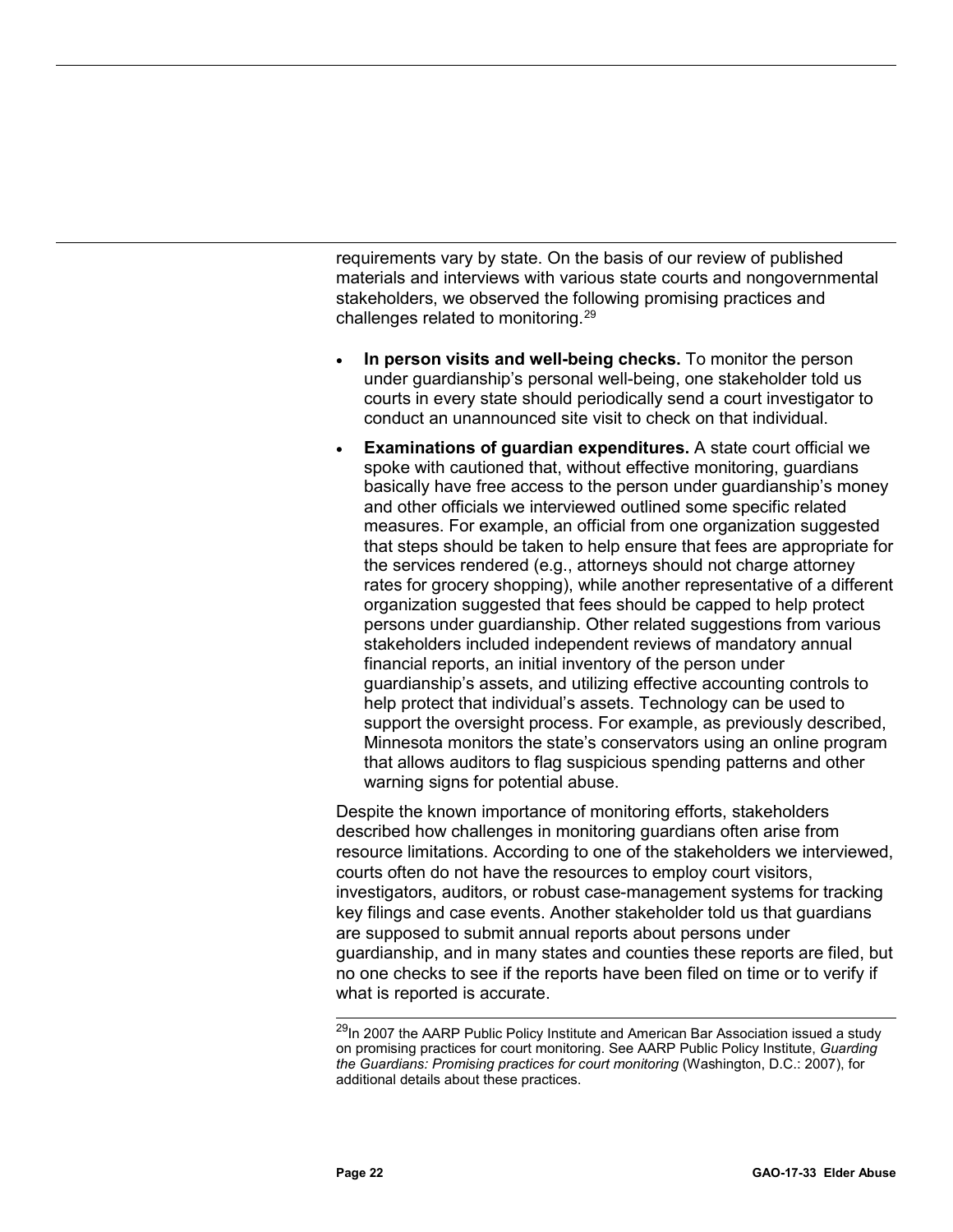In addition, other monitoring efforts can be limited. For example, a court official in Washington told us some reviews are paper audits where no one conducts a site visit to the person under guardianship to verify his or her well-being. Representatives from the National Guardianship Association told us that while guardianships have some oversight, there is significant variation in the level of oversight performed by different states. The investment in monitoring the activity of guardians is up to local counties and constrained by resources. One of the recurring themes these representatives find when they examine guardianship issues is that states would like to apply more robust oversight, but the states say that there are not enough resources available to investigate and oversee these cases.

To help overcome resource limitations, the American Bar Association and AARP have developed programs courts can use to recruit and train volunteers to help monitor guardian activities. While there are some costs associated with these programs, according to stakeholders, they can reduce the burden on courts for monitoring guardian activities.

Enforcement activities punish the guardian for his or her abusive actions against a person under guardianship, deter future abuse by sending the message that the abuse of older adults by guardians will not be tolerated, and at times may allow for restitution to the victim. On the basis of our review of published materials and interviews with various state courts and nongovernmental stakeholders, we observed the following promising practices and challenges related to enforcement.

> • **Complaint systems.** In addition to providing educational benefits to guardians, certification systems can provide states with a mechanism for receiving complaints and addressing noncriminal guardian performance issues (e.g., not submitting required accountings), while offering other potential certification-related benefits such as screening opportunities and continuing education requirements. In states that certify guardians, complaints may also be directed to the guardianship certification board. State-operated hotlines can also help identify cases of abuse. For example, the Palm Beach County Clerk's Inspector General set up a hotline that allows the public to report concerns about guardians via telephone, e-mail, or the Internet, or inperson. From fiscal year 2011 through February 2016, the Palm Beach County Clerk's Inspector General reported 516 contacts, 250 of which were actionable. However, multiple stakeholders also identified some challenges related to complaints. For example, some of the representatives we spoke with stated that it may be difficult or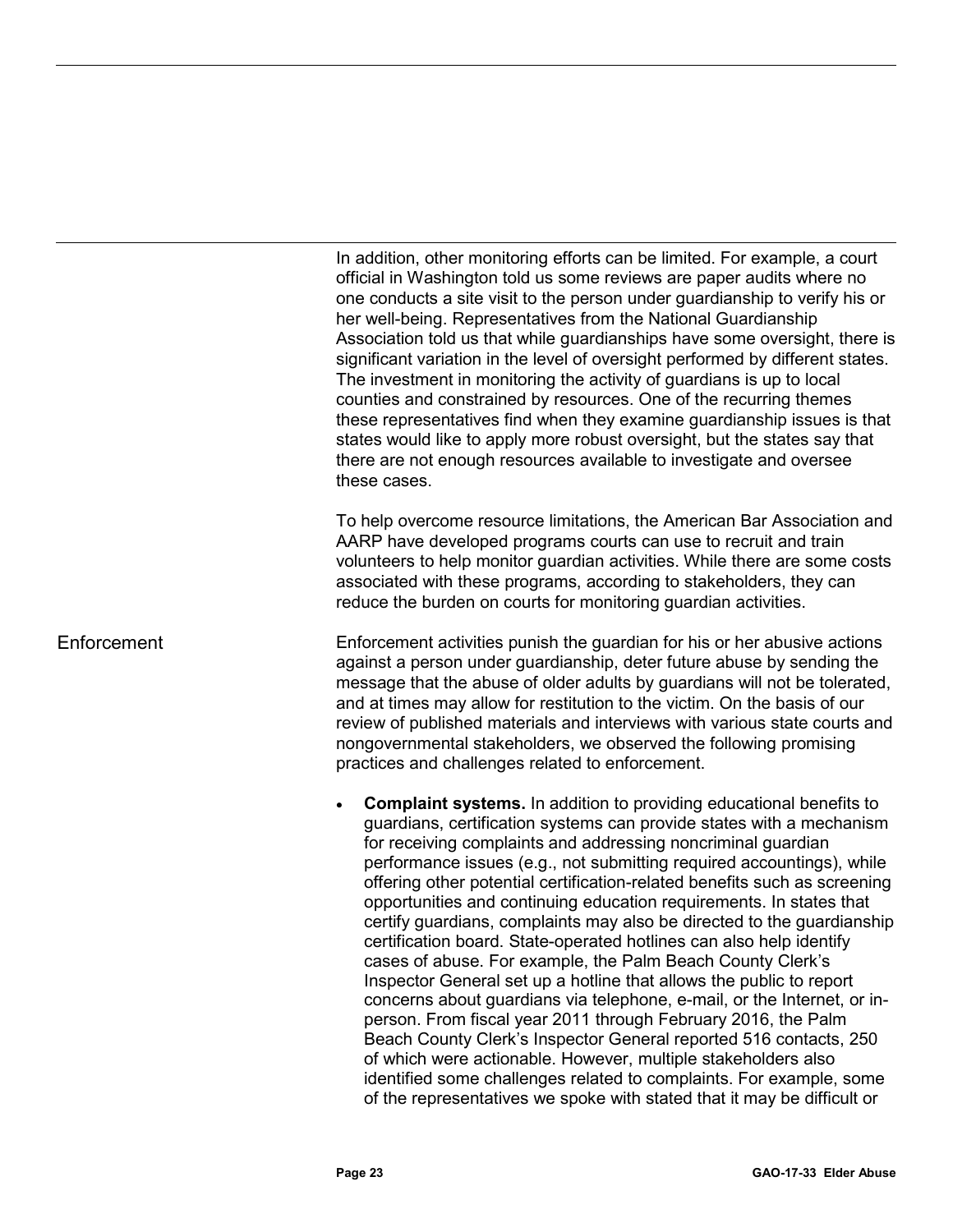impossible for people with diminished capacity to file a complaint about a guardian, so complaints typically originate from family members. Also, one of the stakeholders we interviewed told us it is not always clear where complaints about guardians should be sent, but that anyone with an elder-abuse related concern could contact law enforcement agencies or the state APS agency. In addition, this stakeholder told us that courts may have complaint processes, but it can be difficult to navigate these processes without effective counsel.

- **Dedicated investigative resources.** Palm Beach County, Florida, dedicated resources to independently audit guardian spending reports and also dedicated resources to the investigation and monitoring of guardianship-related activities, which has had a positive effect, according to officials there. A prosecutor that we spoke with in San Diego discussed similar efforts in his jurisdiction, but noted that lawenforcement entities in most cities do not have departments dedicated to investigating elder abuse.
- **Appropriate disciplinary measures.** Guardianship enforcement activities can range from removing guardians for poor performance to prosecution for overt criminal actions. States that apply such measures appropriately can punish bad actors, obtain restitution for victims, and deter future abuse.[30](#page-27-0) However, there can be investigative and prosecutorial challenges associated with cases of elder abuse by a guardian. Stakeholders we spoke to highlighted obstacles that can obstruct efforts to punish abusive guardians. For example, a prosecutor in Washington noted that when abuse by guardians takes the form of overcharging an older adult for the guardian's services, because the courts have approved the payments in question it is virtually impossible for the prosecutor's office to file charges. This prosecutor explained that a guardian charged with financial exploitation in such a case would be able to argue that the fees he or she obtained were appropriate because they were sanctioned by the courts; this would almost certainly prevent such a guardian from being found guilty at trial. Also, a prosecutor in California opined that lawenforcement officials generally feel that when someone is in a position of trust, law enforcement officials cannot and should not get involved. Specifically, they feel it is a civil matter that should be handled in the civil jurisdiction. Other representatives we spoke with raised concerns about the cost of investigating cases of potential abuse. For example,

<span id="page-27-0"></span> $30$ In some states, guardians are generally required to post a bond in an amount set by the court to allow victims to recover losses resulting from a guardian's failure to properly perform his or her duties.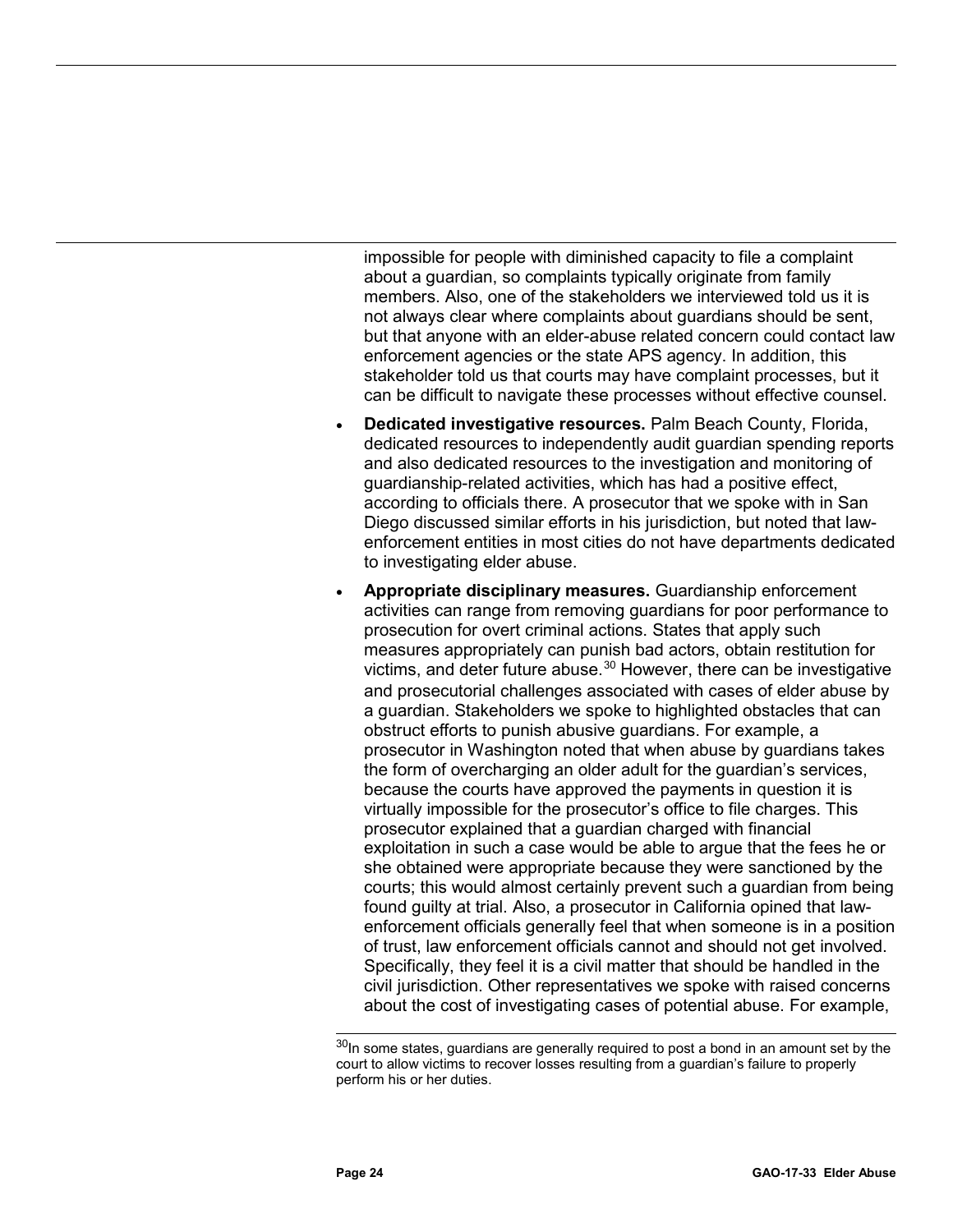<span id="page-28-0"></span>

|                        | representatives from the National Guardianship Association noted the<br>forensic analysis to identify evidence in these cases can cost \$20,000<br>or more for just one case. Other challenges relate to the penalties<br>associated with these crimes. For example, an official in Washington<br>has noted the sentences tend to be insignificant and jail time can<br>often be avoided. This official also noted that prosecutors will rarely<br>proceed with cases that do not exceed certain dollar thresholds.                              |
|------------------------|--------------------------------------------------------------------------------------------------------------------------------------------------------------------------------------------------------------------------------------------------------------------------------------------------------------------------------------------------------------------------------------------------------------------------------------------------------------------------------------------------------------------------------------------------|
| <b>Agency Comments</b> | We are not making recommendations in this report. We provided a draft<br>of this report to HHS, CFPB, the Department of Justice, SSA, the<br>Department of Veterans Affairs, and the Office of Personnel Management<br>for review and comment. CFPB and SSA provided technical comments,<br>which we incorporated as appropriate. HHS, the Department of Justice,<br>the Department of Veterans Affairs, and the Office of Personnel<br>Management had no comments on this report.                                                               |
|                        | As agreed with your offices, unless you publicly announce its contents<br>earlier, we plan no further distribution of this report until 30 days from its<br>issue date. At that time, we will send copies of this report to relevant<br>congressional committees; the Commissioner of the Social Security<br>Administration; the Secretary of Veterans Affairs; the Secretary of Health<br>and Human Services; and other interested parties. In addition, the report<br>will be available at no charge on the GAO website at http://www.gao.gov. |
|                        | If you or your staff have any questions concerning this report, please<br>contact me at (202) 512-6722 or larink@gao.gov. Contact points for our<br>Offices of Congressional Relations and Public Affairs may be found on<br>the last page of this report. GAO staff who made key contributions to this<br>report are listed in appendix II.                                                                                                                                                                                                     |
|                        | Kathryn Osarin<br>Kathryn A. Larin                                                                                                                                                                                                                                                                                                                                                                                                                                                                                                               |
|                        | <b>Acting Director</b><br>Forensic Audits and Investigative Service                                                                                                                                                                                                                                                                                                                                                                                                                                                                              |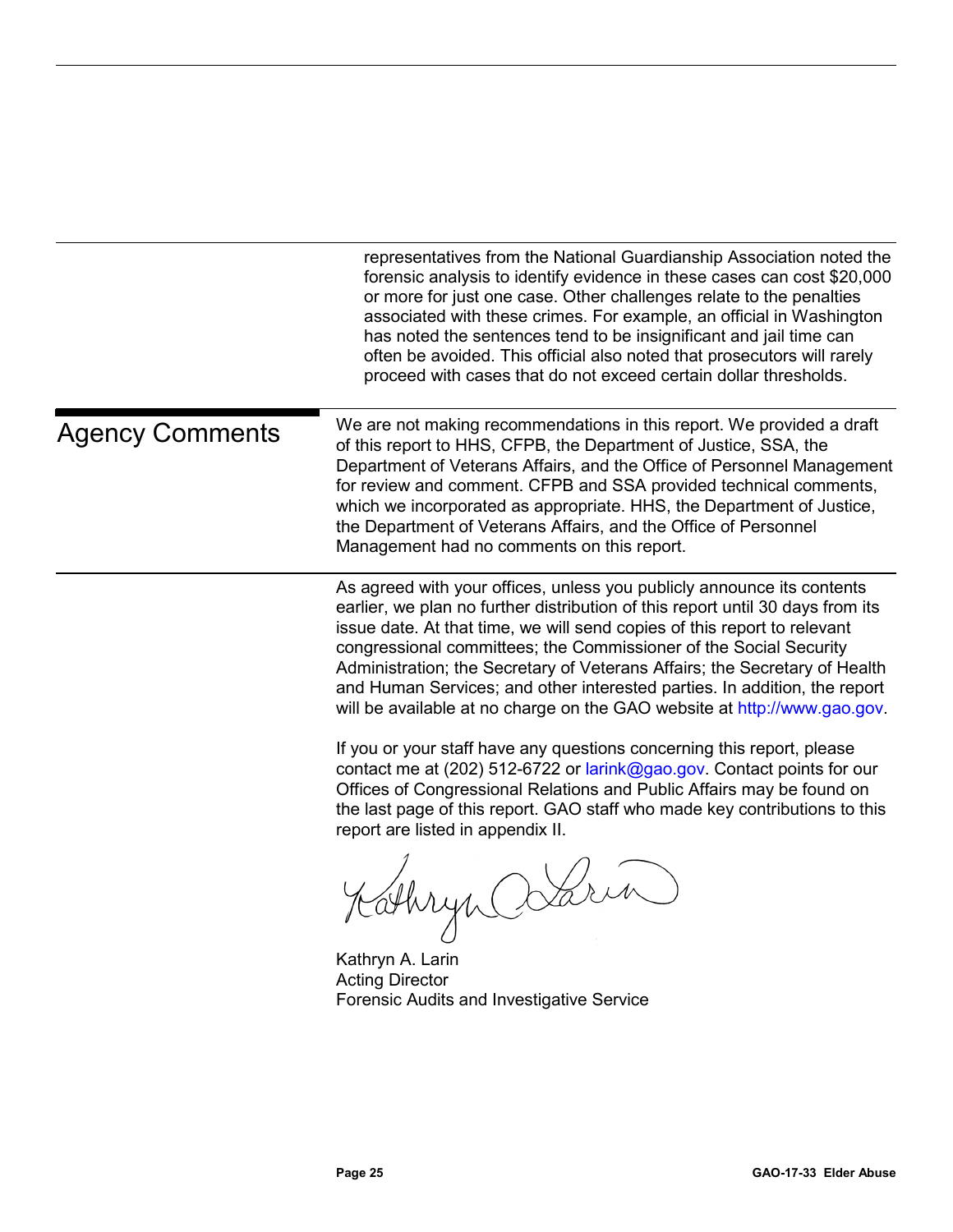### <span id="page-29-0"></span>**Appendix I: Coordination between Federal Representative Payee Programs and State**  Appendix I: Coordination between Federal Representative Payee Programs and State Guardianship Programs

The Social Security Administration (SSA), the Department of Veterans Affairs, and the Office of Personnel Management have programs that appoint representative payees to manage federal benefits received by individuals who are unable to do so for themselves.<sup>[1](#page-29-2)</sup> Federal agencies are responsible for oversight of representative payees assigned under these programs, while state and local courts are responsible for oversight of guardianship appointments. A representative payee may also be a guardian, and some beneficiaries with a representative payee may also have a guardian. According to a white paper prepared for the Elder Justice Coordinating Council, the representative payee and the guardian might or might not be the same person or organization.<sup>[2](#page-29-3)</sup> Table 3 shows the number of beneficiaries who are older adults and have representative payees, as well as the number of representative payees and courtappointed guardians or conservators that the respective federal agency is aware of.

| Agency                                         | Number of<br>program<br>beneficiaries<br>over age 65 | <b>Number of beneficiaries</b><br>over age 65 with<br>representative payees | Number of<br>representative payees <sup>"</sup> | <b>Beneficiaries with a court-</b><br>appointed guardian or<br>conservator <sup>"</sup> |
|------------------------------------------------|------------------------------------------------------|-----------------------------------------------------------------------------|-------------------------------------------------|-----------------------------------------------------------------------------------------|
| Social Security<br>Administration<br>$(SSA)^c$ | 44,888,000                                           | 652,688                                                                     | 550,493                                         | 91.744                                                                                  |
| Department of<br>Veterans Affairs <sup>d</sup> | 2,413,353                                            | 121.946                                                                     | 108.987                                         | 2,793                                                                                   |
| Office of Personnel<br>Management <sup>e</sup> | 2,051,946                                            | 6,619                                                                       | 6,339                                           | 4.641                                                                                   |

#### <span id="page-29-1"></span>**Table 3: Counts of Older Adults Receiving Federal Benefits, and Related Number of Representative Payees and Guardians**

<span id="page-29-3"></span><span id="page-29-2"></span>Source: SSA, Department of Veterans Affairs, and Office of Personnel Management. | GAO-17-33

<sup>a</sup>A single representative payee may assist multiple federal beneficiaries.

<sup>b</sup>Federal agencies are responsible for oversight of representative payees assigned under these programs, while state and local courts are responsible for oversight of guardianship appointments.

c SSA directed GAO to its July 2016 Monthly Statistical Snapshot to determine the number of program beneficiaries over age 65 and to its 2015 Annual Statistical Supplement to provide the number of beneficiaries over age 65 with representative payees. SSA directly provided the remaining figures as of July 2016.

<sup>1</sup>We use the term "representative payee" to refer to both Department of Veterans Affairs fiduciaries and SSA or Office of Personnel Management representative payees.

2 Erica Wood, *Statement on Federal Approaches Toward Elder Financial Exploitation by Fiduciaries—Representative Payees & Guardians*, paper prepared for the Elder Justice Coordinating Council (Oct. 31, 2012).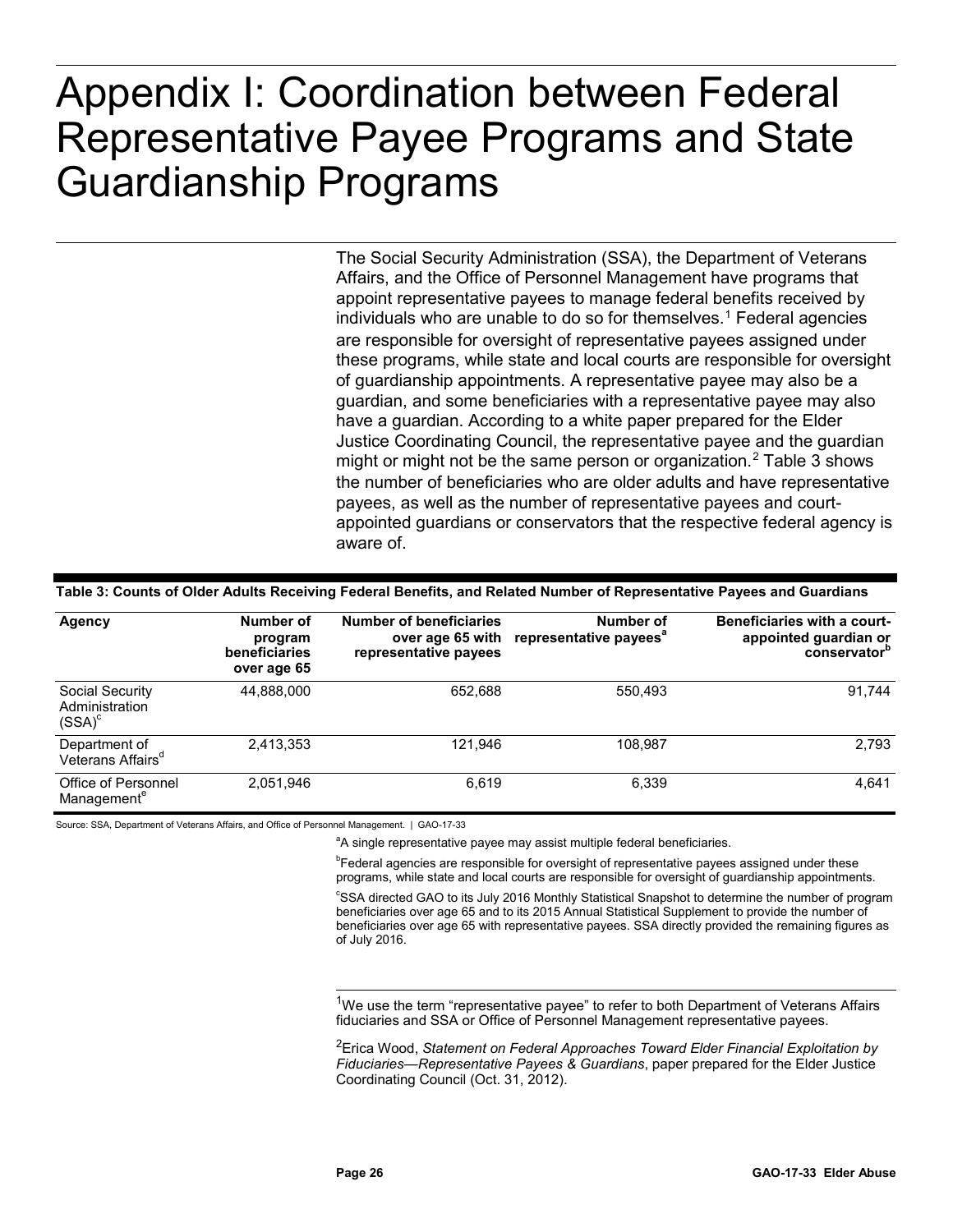<sup>d</sup>The Department of Veterans Affairs uses the term fiduciary to describe the person who supports individuals who are unable to manage their financial affairs. The number of beneficiaries over the age of 65 with a court-appointed guardian or conservator only includes those court appointments recognized by the Department of Veterans Affairs. The Department of Veterans Affairs provided the number of program beneficiaries over 65 as of September 2015, and provided the number of beneficiaries with representative payees, number of representative payees, and number of beneficiaries with a court-appointed guardian or conservator as of August 2016.

<sup>e</sup> The Office of Personnel Management provided figures for all columns as of August 2016.

We have previously found that, among other things, poor communication between the courts and federal agencies has enabled guardians to chronically abuse persons under guardianship and others.<sup>[3](#page-30-0)</sup> In 2011, we found that information sharing among federal fiduciary programs and state courts could improve the protection of older adults with guardians.<sup>[4](#page-30-1)</sup> More specifically, we found that information about SSA's incapable beneficiaries and their representative payees could help state courts (1) avoid appointing individuals who, while serving as SSA representative payees, have misused beneficiaries' SSA payments in the past, and (2) provide courts with potential candidates for guardians when there are no others available.<sup>[5](#page-30-2)</sup> At that time, we recommended that SSA should determine how it can, under current law, disclose certain information about beneficiaries and fiduciaries to state courts upon request, potentially proposing legislative changes to allow such disclosure. Upon review of our recommendation, SSA determined it could not disclose information about SSA beneficiaries and representative payees to state courts for the purposes of determining guardianship without written consent because legal limitations prevent the sharing of this information.

While we continue to believe that it is in the best interest of incapable SSA beneficiaries for the agency to disclose certain information about beneficiaries and fiduciaries to state courts, SSA officials with whom we

<span id="page-30-0"></span> <sup>3</sup> See GAO, *Elder Justice: National Strategy Needed to Effectively Combat Elder Financial Exploitation*[, GAO-13-110](http://www.gao.gov/products/GAO-13-110) (Washington, D.C.: Nov. 15, 2012).

<span id="page-30-1"></span><sup>4</sup> See GAO, *Incapacitated Adults: Oversight of Federal Fiduciaries and Court-Appointed Guardians Needs Improvement*, [GAO-11-678](http://www.gao.gov/products/GAO-11-678) (Washington, D.C.: July 22, 2011).

<span id="page-30-2"></span><sup>&</sup>lt;sup>5</sup>Pursuant to 42 U.S.C. § 405(j)(2)(B)(ii), SSA maintains a centralized file of individuals whose certification as a representative payee has been revoked, who have been convicted of certain types of fraud under the Social Security Act, or who have otherwise misused certain SSA benefits. Generally, these individuals may not serve as representative payees for SSA benefits. SSA officials told us that the agency has determined that a routine use for sharing this information with state courts is not legally permissible under the Privacy Act (5 U.S.C. § 552a) because such a use is not compatible with the purposes for which SSA collected the information.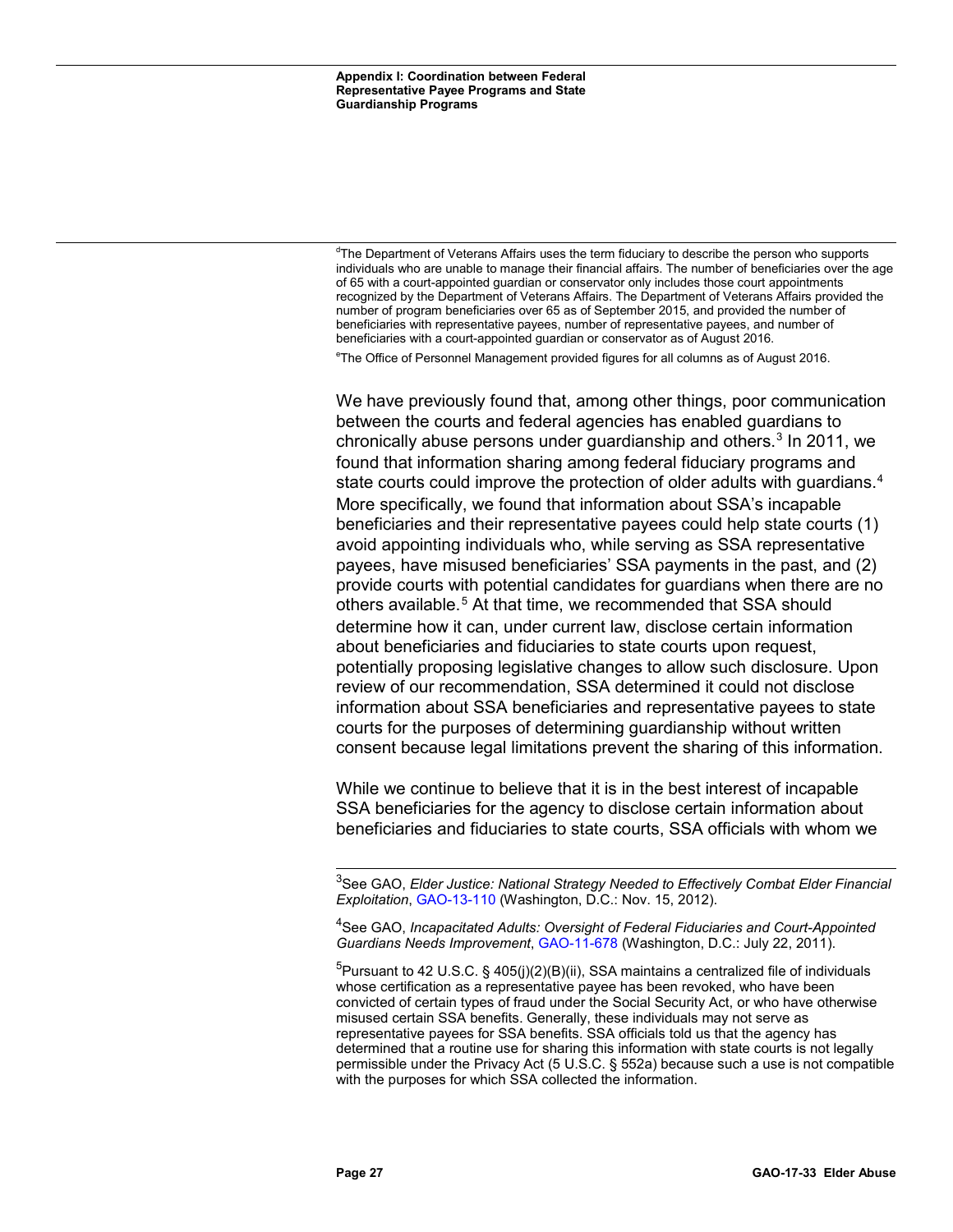**Appendix I: Coordination between Federal Representative Payee Programs and State Guardianship Programs**

spoke in 2016 maintain that the agency cannot disclose information regarding SSA beneficiaries and representative payees to courts for the purposes of determining guardianship issues without written consent, unless a Privacy Act exception applies. SSA officials also told us they were not aware of any routine exchanges of information between state courts and their agency; however SSA does share limited information about representative payees with other federal agencies when legally authorized to do so.

Officials from state courts we spoke to also reiterated the need for increased coordination and communication with federal representative payee programs. For example, a court official in Washington explained that it is important for courts to know when there is an issue with a representative payee who is trying to become a guardian, and it is also important for SSA to know when there is a problem guardian. $6$  Also, court officials in Ohio described another challenge related to their monitoring efforts that occurs when they are unaware of significant increases in the assets of the person under guardianship, caused by the receipt of sizable back payments paid by SSA.

As described in this report, the Administrative Conference of the United States administered and analyzed the results of a survey of judges, court staff, and guardians to review, among other things, court interaction with federal agencies.<sup>[7](#page-31-1)</sup> In August 2016, SSA officials told us the agency was using the study to make improvements that will leverage the work of state courts in SSA's process for determining whether a representative payee is necessary. For example, SSA is exploring whether the agency could automatically appoint guardians—or individuals who are currently serving in a similar capacity—as representative payees. Additionally, SSA officials told us they are using the results to identify better ways to communicate with state and local courts and the guardians appointed by these entities. These efforts include providing clarification to agency

<span id="page-31-1"></span>7 Administrative Conference of the United States, *SSA Representative Payee: Survey of State Guardianship Laws and Court Practices* (Dec. 24, 2014).

<span id="page-31-0"></span><sup>&</sup>lt;sup>6</sup>SSA officials reviewed this comment made by the Washington court official and noted that SSA's standards for representative payees differ from state guardianship standards; thus, while some problems may be helpful for SSA to know about, others may not. SSA officials also noted that under the Privacy Act, SSA must maintain in its records only such information about an individual as is relevant and necessary to accomplish the purpose of administering its programs. 5 U.S.C. § 552a(e)(1).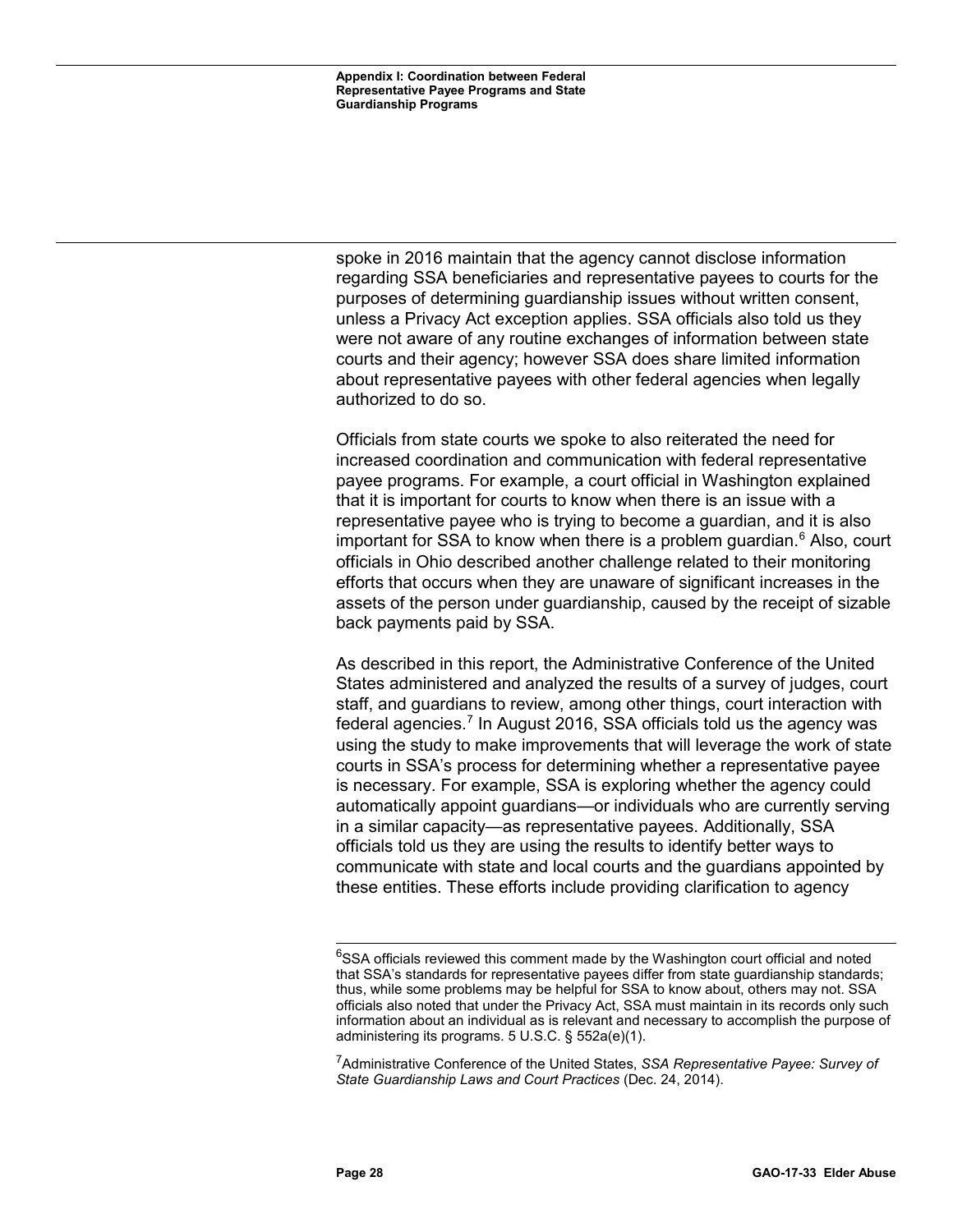technicians on permitted disclosures to state and local courts and legal guardians.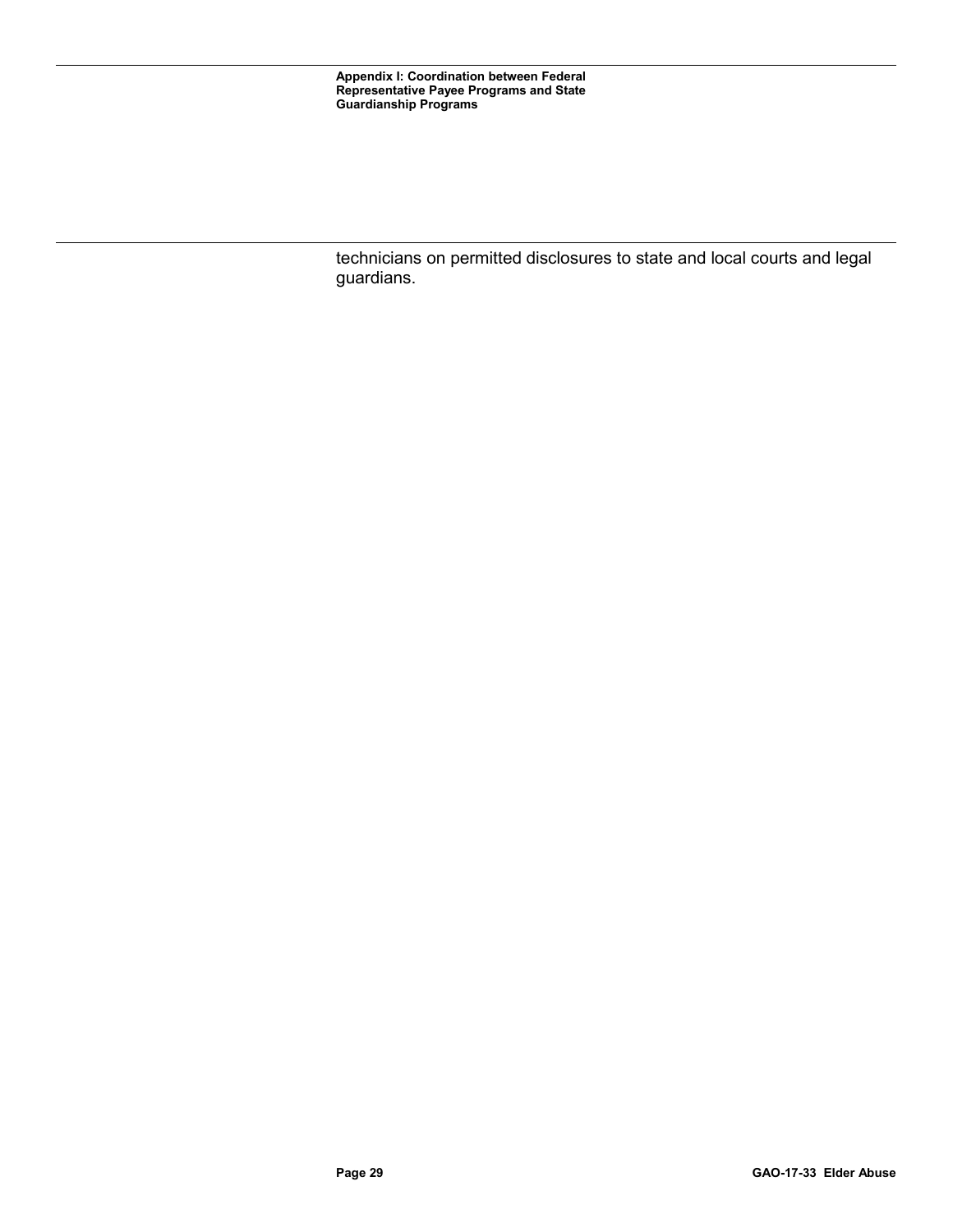## <span id="page-33-0"></span> $A \cap A$ Appendix II: GAO Contact and Staff Acknowledgments

| <b>GAO Contact</b>              | Kathryn A. Larin, (202) 512-6722 or larink@gao.gov                                                                                                                                                                                                                              |
|---------------------------------|---------------------------------------------------------------------------------------------------------------------------------------------------------------------------------------------------------------------------------------------------------------------------------|
| <b>Staff</b><br>Acknowledgments | In addition to the contact named above, Gabrielle Fagan (Assistant<br>Director), John Ahern, Nada Raoof, and April Van Cleef made key<br>contributions to this report. Also contributing to the report were Lorraine<br>Ettaro, Colin Fallon, Maria McMullen, and James Murphy. |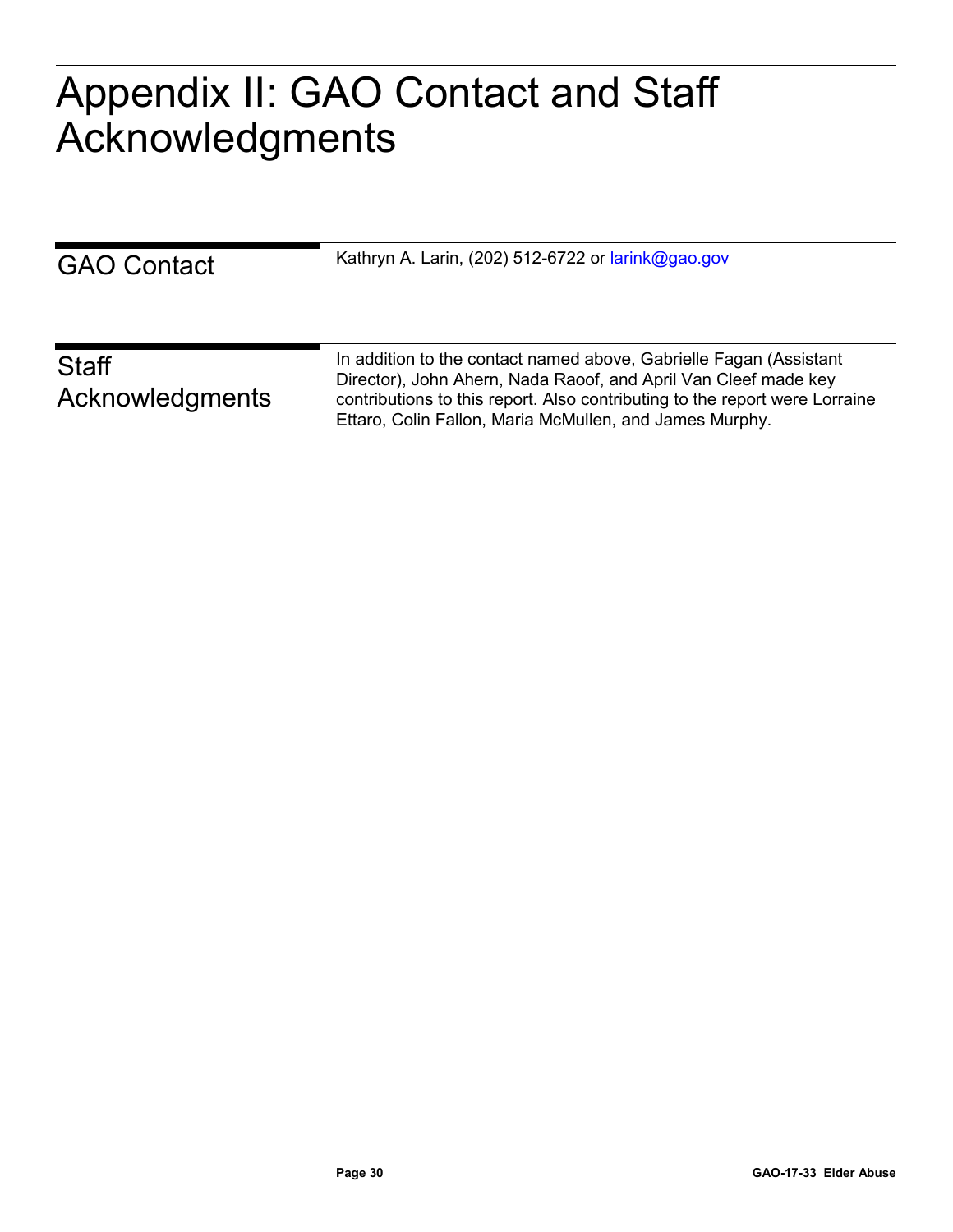## <span id="page-34-0"></span>**Related GAO Products** Related GAO Products

*Elder Justice: More Federal Coordination and Public Awareness Needed*. [GAO-13-498.](http://www.gao.gov/products/GAO-13-498) Washington D.C.: July 10, 2013.

*Elder Justice: National Strategy Needed to Effectively Combat Elder Financial Exploitation*. [GAO-13-110.](http://www.gao.gov/products/GAO-13-110) Washington D.C.: November 15, 2012.

*Incapacitated Adults: Oversight of Federal Fiduciaries and Court-Appointed Guardians Needs Improvement*. [GAO-11-678.](http://www.gao.gov/products/GAO-11-678) Washington D.C.: July 22, 2011.

*Elder Justice: Stronger Federal Leadership Could Enhance National Response to Elder Abuse*. [GAO-11-208.](http://www.gao.gov/products/GAO-11-208) Washington D.C.: March 2, 2011.

*Guardianships: Cases of Financial Exploitation, Neglect, and Abuse of Seniors*. [GAO-10-1046.](http://www.gao.gov/products/GAO-10-1046) Washington D.C.: September 30, 2010.